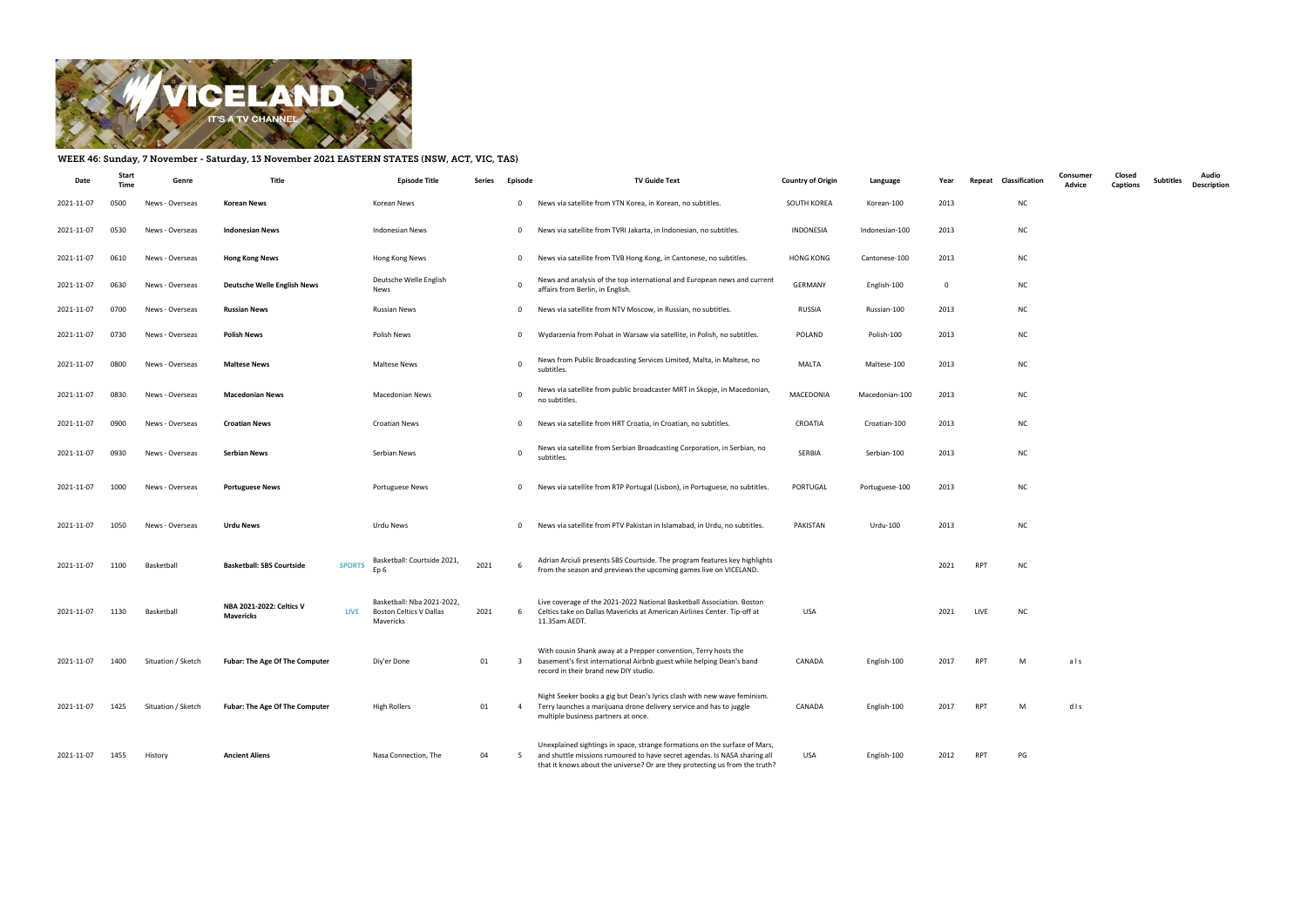| 2021-11-07 | 1545 | History                | <b>Ancient Aliens</b>                          |                              | Mystery Of Puma Punku,<br>The                    | 04   | 6              | Forty miles west of La Paz, Bolivia - isolated high in the Andes Mountains -<br>lie the mysterious ancient ruins of Puma Punku. Spread across a desert<br>plateau at an altitude over 12,000 feet, the megalithic stones found<br>scattered here are among the largest on the planet - measuring up to 26<br>feet long and weighing more than 100 tons each. Are the ancient ruins of<br>Puma Punku the result of primitive man's incredible ingenuity? Or are they<br>the product of a much higher power?                                                                                                                                  | USA           | English-100 | 2012         | <b>RPT</b> | PG        |       |          |   |   |
|------------|------|------------------------|------------------------------------------------|------------------------------|--------------------------------------------------|------|----------------|---------------------------------------------------------------------------------------------------------------------------------------------------------------------------------------------------------------------------------------------------------------------------------------------------------------------------------------------------------------------------------------------------------------------------------------------------------------------------------------------------------------------------------------------------------------------------------------------------------------------------------------------|---------------|-------------|--------------|------------|-----------|-------|----------|---|---|
| 2021-11-07 | 1635 | News - Overseas        | France 24 English News Second<br>Edition       |                              | France 24 English News<br>Morning Second Edition |      | $\mathbf 0$    | International news and current affairs television from Paris, offering a<br>French perspective on world events, in English.                                                                                                                                                                                                                                                                                                                                                                                                                                                                                                                 |               |             | 0            |            | <b>NC</b> |       | <b>Y</b> |   |   |
| 2021-11-07 | 1705 | <b>Current Affairs</b> | The Point                                      | <b>NITV</b><br><b>Encore</b> | Point 2021, The Ep 27                            | 2021 | 27             | Join John Paul Janke and Narelda Jacobs to get unique Indigenous<br>perspectives and cutting-edge analysis of the biggest stories of the week.                                                                                                                                                                                                                                                                                                                                                                                                                                                                                              | AUSTRALIA     | English-100 | 2021         | <b>RPT</b> | <b>NC</b> |       | <b>V</b> |   |   |
| 2021-11-07 | 1735 | Culture & Society      | <b>Underground Worlds</b>                      |                              | Naours                                           | 01   | - 6            | Beneath a forest in Northern France, we reveal a beautiful underground<br>city for 3,000 people, this 2km underground city is one of the most<br>captivating subterranean systems that runs 22m deep. In an ice cave under UNITED KINGDOM<br>Europe's largest glacier in Iceland, we explore the constantly changing<br>wonder of this natural environment.                                                                                                                                                                                                                                                                                 |               | English-100 | 2018         | <b>RPT</b> | G         |       |          |   |   |
| 2021-11-07 | 1830 | Culture & Society      | <b>Country Music</b>                           |                              | Hillbilly Shakespeare (1945 -<br>1953), The      | 01   | -3             | Acclaimed documentary maker Ken Burns explores the history of country<br>music - from its roots to its mainstream popularity. Country music adapts<br>to the cultural changes of post-war society. Bill Monroe, Lester Flatt and<br>Earl Scruggs transform traditional string band music into something more<br>syncopated - bluegrass. Out of the bars and juke joints comes a new sound<br>with electric guitars and songs about drinking, cheating, and heartbreak -<br>honky-tonk. Its biggest star is Hank Williams, a singer and songwriter of<br>surprising emotional depth, derived from his troubled and tragically short<br>life. | USA           | English-100 | 2019         | <b>RPT</b> | PG        | a     |          |   |   |
| 2021-11-07 | 1930 | Culture & Society      | <b>Return Of The Taliban</b>                   |                              | Premiere Return Of The Taliban                   |      | 0              | VICE News reporters were on the ground in Afghanistan to witness the<br>final days of the longest American war, from the frontlines of battle to the<br>desperate scenes at the airport, this is the definitive account of the<br>Taliban's return to power, reported by a team who have covered this<br>country and this war for a generation.                                                                                                                                                                                                                                                                                             | USA           | English-100 | 2021         |            | M         | alv   |          | Y |   |
| 2021-11-07 | 2035 | History                | The Tesla Files                                |                              | Secret Weapons                                   | 01   | -4             | Jason Stapleton and Travis Taylor drive to Woodside CA, where they meet<br>with Martin Eberhard and Marc Tarpening, the original co-founders of<br>Tesla Motors. Jason and Travis get a first-hand look at how Tesla was not<br>only an inspiration for the company, but also how his AC Induction motor<br>powered their first car.                                                                                                                                                                                                                                                                                                        | USA           | English-100 | 2018         | <b>RPT</b> | PG        | a     |          |   |   |
| 2021-11-07 | 2125 | Culture & Society      | <b>Criminal Planet</b>                         |                              | Art World's Biggest Feud,<br>The                 | 01   | 5              | Deep dive into the secretive art world and explore how some of the world's<br>masterpieces are caught up in a gigantic alleged fraud feud - The Bouvier<br>Affair.                                                                                                                                                                                                                                                                                                                                                                                                                                                                          | USA           | English-100 | 2020         | <b>RPT</b> | M         |       |          | Y |   |
| 2021-11-07 | 2215 | Culture & Society      | Dark Side Of The Ring<br>Confidential          | <b>New</b><br><b>Episode</b> | Life And Crimes Of New<br>Jack, The              | 01   | - 5            | Evan and Jason provide new details on some of the most shocking and<br>violent incidents in the controversial career of New Jack, featuring an<br>interview with ECW legend Tommy Dreamer.                                                                                                                                                                                                                                                                                                                                                                                                                                                  | USA           | English-100 | 2020         |            | MA        | alvw  |          | Y |   |
| 2021-11-07 | 2325 | Culture & Society      | I Was A Teenage Felon                          |                              | Yankees Suck                                     | 01   | 10             | What started out as a group of college friends selling bootleg t-shirts, grew<br>into an empire that was pulling in thousands a night, but arrests and drugs<br>tore it down.                                                                                                                                                                                                                                                                                                                                                                                                                                                               | USA           | English-100 | $\Omega$     | <b>RPT</b> | M         | adlsv |          |   |   |
| 2021-11-07 | 2415 | Culture & Society      | <b>Fringe Nation: Extremists In</b><br>America |                              | America's New Nazis                              | 01   | 3              | Ben Makuch travels the U.S. to investigate the spread of the growing<br>American neo-Nazi movement, which has already proven deadly.                                                                                                                                                                                                                                                                                                                                                                                                                                                                                                        | USA           | English-100 | 2020         | <b>RPT</b> | MA        | a w   |          | Υ |   |
| 2021-11-07 | 2500 | Culture & Society      | <b>How To Rob A Bank</b>                       |                              | Fed Who Robbed The Bank,<br>The                  | 01   | $\overline{7}$ | Richard Stanley loves tacos. But when he can't pay the check, he decides<br>enough is enough - and robs a bank. Stanley quickly becomes one of San<br>Diego's most notorious stick-up men.                                                                                                                                                                                                                                                                                                                                                                                                                                                  | USA           | English-100 | 2019         | <b>RPT</b> | MA        | d     |          |   | Y |
| 2021-11-07 | 2550 | Culture & Society      | Qanon: The Search For Q                        |                              | Qanon: The Search For Q<br>Series 1 Ep 1         | 01   |                | To understand what Q is and why it has been so enormously popular, hosts<br>Bayan Joonam and Marley Clements get to know the most influential<br>QAnon evangelists.                                                                                                                                                                                                                                                                                                                                                                                                                                                                         | USA           | English-100 | 2021         | <b>RPT</b> | MA        | a     |          | Y |   |
| 2021-11-07 | 2640 | News - Overseas        | France 24 News In English From<br>Paris        |                              | France 24 English News                           |      | $\Omega$       | International news and current affairs television from Paris, offering a<br>French perspective on world events, in English.                                                                                                                                                                                                                                                                                                                                                                                                                                                                                                                 | <b>FRANCE</b> | English-100 | $\mathbf 0$  |            | NC        |       |          |   |   |
| 2021-11-07 | 2700 | News - Overseas        | <b>Thai News</b>                               |                              | Thai News                                        |      | $\Omega$       | News via satellite from Thai Public Broadcasting Service, in Thai, no<br>subtitles.                                                                                                                                                                                                                                                                                                                                                                                                                                                                                                                                                         | THAILAND      | Thai-100    | $\mathbf{0}$ |            | <b>NC</b> |       |          |   |   |

| PG |  |  |  |
|----|--|--|--|
|    |  |  |  |

| ΝC | Y |
|----|---|

| NC | Υ |  |
|----|---|--|
|    |   |  |

| G |  |  |  |
|---|--|--|--|
|   |  |  |  |
|   |  |  |  |

| PG | a | Υ |
|----|---|---|
|    |   |   |
|    |   |   |
|    |   |   |

| M | $a$ l v |  |
|---|---------|--|

| PG | a |
|----|---|
|    |   |
|    |   |

| M | - 1 | Y |
|---|-----|---|
|   |     |   |
|   |     |   |

| МA | alvw | ٧ | v |
|----|------|---|---|
|    |      |   |   |

| M  | adisv |   |
|----|-------|---|
|    |       |   |
| МA | a w   | Υ |

| English-100 | 2019 | <b>RPT</b> | MA | d | v |
|-------------|------|------------|----|---|---|
|             |      |            |    |   |   |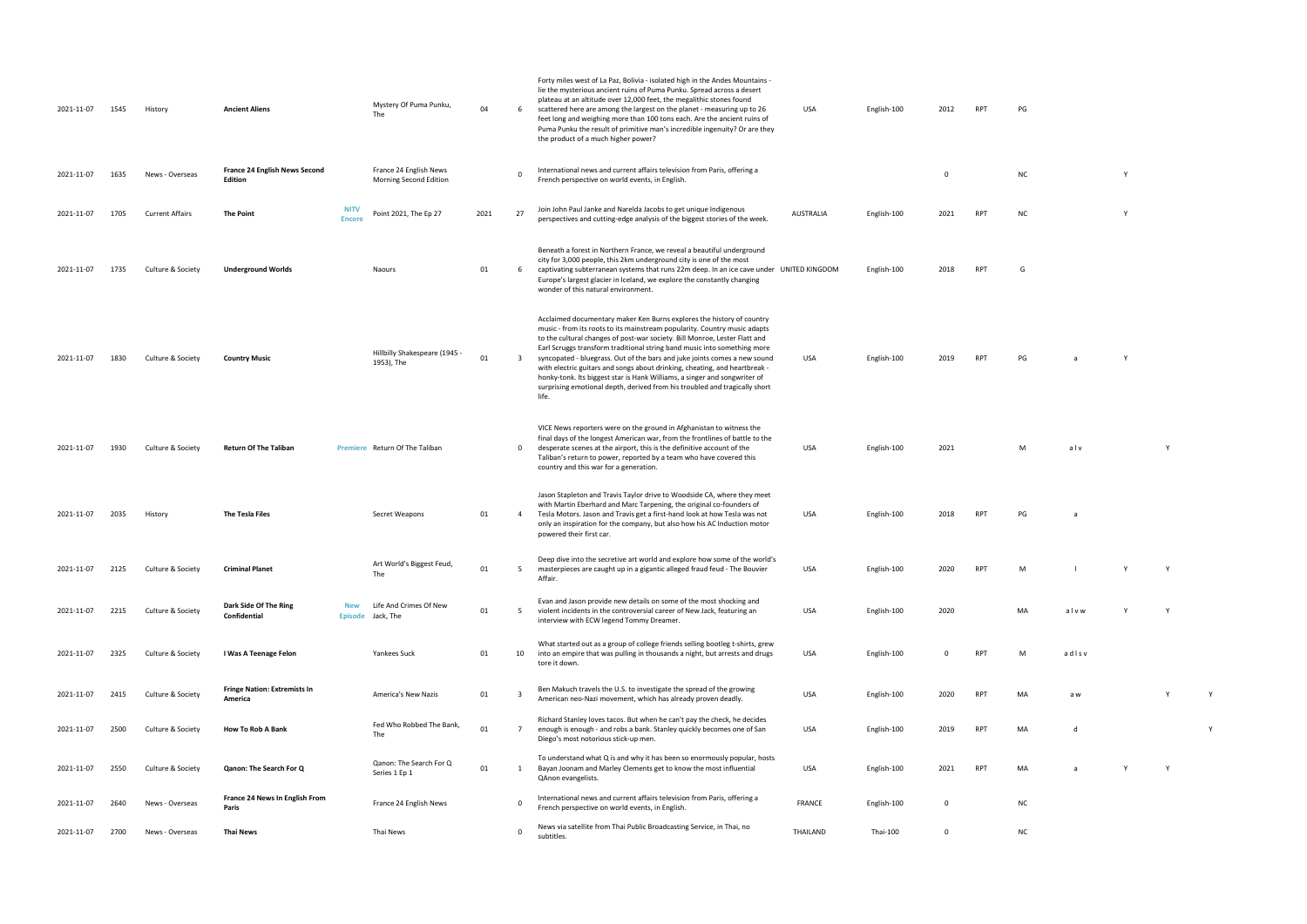| 2021-11-07 | 2730 | News - Overseas   | <b>Bangla News</b>                        |             | Bangla News                                                                      |      | 0            | News via satellite from Channel i Bangladesh, in Bangla, no subtitles.                                                                                                                                                                                                                                                                                                                                                           | BANGLADESH       | Bengali-100    | $\Omega$    |            | <b>NC</b> |   |   |  |
|------------|------|-------------------|-------------------------------------------|-------------|----------------------------------------------------------------------------------|------|--------------|----------------------------------------------------------------------------------------------------------------------------------------------------------------------------------------------------------------------------------------------------------------------------------------------------------------------------------------------------------------------------------------------------------------------------------|------------------|----------------|-------------|------------|-----------|---|---|--|
| 2021-11-07 | 2800 | News - Overseas   | Punjabi News                              |             | Punjabi News                                                                     |      | 0            | News via satellite from India, in Punjabi, no subtitles.                                                                                                                                                                                                                                                                                                                                                                         | <b>INDIA</b>     | Punjabi-100    | $\mathbf 0$ |            | <b>NC</b> |   |   |  |
| 2021-11-07 | 2830 | News - Overseas   | Sri Lankan Sinhalese News                 |             | Sri Lankan Sinhalese News                                                        |      | $\mathbf{0}$ | News from Sri Lanka Rupavahini Corporation Colombo Sri Lanka, in<br>Sinhalese, no subtitles.                                                                                                                                                                                                                                                                                                                                     | SRI LANKA        | Sinhalese-100  | $\mathbf 0$ |            | <b>NC</b> |   |   |  |
| 2021-11-08 | 0500 | News - Overseas   | Korean News                               |             | Korean News                                                                      |      | 0            | News via satellite from YTN Korea, in Korean, no subtitles.                                                                                                                                                                                                                                                                                                                                                                      | SOUTH KOREA      | Korean-100     | 2013        |            | <b>NC</b> |   |   |  |
| 2021-11-08 | 0530 | News - Overseas   | <b>Indonesian News</b>                    |             | <b>Indonesian News</b>                                                           |      | 0            | News via satellite from TVRI Jakarta, in Indonesian, no subtitles.                                                                                                                                                                                                                                                                                                                                                               | INDONESIA        | Indonesian-100 | 2013        |            | NC        |   |   |  |
| 2021-11-08 | 0610 | News - Overseas   | <b>Hong Kong News</b>                     |             | Hong Kong News                                                                   |      | 0            | News via satellite from TVB Hong Kong, in Cantonese, no subtitles.                                                                                                                                                                                                                                                                                                                                                               | <b>HONG KONG</b> | Cantonese-100  | 2013        |            | NC        |   |   |  |
| 2021-11-08 | 0630 | News - Overseas   | <b>Deutsche Welle English News</b>        |             | Deutsche Welle English<br>News                                                   |      | 0            | News and analysis of the top international and European news and current<br>affairs from Berlin, in English.                                                                                                                                                                                                                                                                                                                     | <b>GERMANY</b>   | English-100    | $\mathbf 0$ |            | <b>NC</b> |   |   |  |
| 2021-11-08 | 0700 | News - Overseas   | <b>Russian News</b>                       |             | <b>Russian News</b>                                                              |      | 0            | News via satellite from NTV Moscow, in Russian, no subtitles.                                                                                                                                                                                                                                                                                                                                                                    | <b>RUSSIA</b>    | Russian-100    | 2013        |            | <b>NC</b> |   |   |  |
| 2021-11-08 | 0730 | News - Overseas   | <b>Polish News</b>                        |             | Polish News                                                                      |      | 0            | Wydarzenia from Polsat in Warsaw via satellite, in Polish, no subtitles.                                                                                                                                                                                                                                                                                                                                                         | <b>POLAND</b>    | Polish-100     | 2013        |            | <b>NC</b> |   |   |  |
| 2021-11-08 | 0800 | News - Overseas   | <b>Latin American News</b>                |             | Latin American News                                                              |      | 0            | News via satellite from Television National de Chile, in Spanish, no<br>subtitles.                                                                                                                                                                                                                                                                                                                                               | <b>CHILE</b>     | Spanish-100    | 2013        |            | <b>NC</b> |   |   |  |
| 2021-11-08 | 0830 | News - Overseas   | <b>Macedonian News</b>                    |             | <b>Macedonian News</b>                                                           |      | 0            | News via satellite from public broadcaster MRT in Skopje, in Macedonian,<br>no subtitles.                                                                                                                                                                                                                                                                                                                                        | MACEDONIA        | Macedonian-100 | 2013        |            | <b>NC</b> |   |   |  |
| 2021-11-08 | 0900 | News - Overseas   | <b>Croatian News</b>                      |             | <b>Croatian News</b>                                                             |      | 0            | News via satellite from HRT Croatia, in Croatian, no subtitles.                                                                                                                                                                                                                                                                                                                                                                  | CROATIA          | Croatian-100   | 2013        |            | NC        |   |   |  |
| 2021-11-08 | 0930 | News - Overseas   | <b>Serbian News</b>                       |             | Serbian News                                                                     |      | 0            | News via satellite from Serbian Broadcasting Corporation, in Serbian, no<br>subtitles.                                                                                                                                                                                                                                                                                                                                           | SERBIA           | Serbian-100    | 2013        |            | <b>NC</b> |   |   |  |
| 2021-11-08 | 1000 | News - Overseas   | <b>Dutch News</b>                         |             | Dutch News                                                                       |      | 0            | News via satellite from BVN, in Dutch, no subtitles.                                                                                                                                                                                                                                                                                                                                                                             | NETHERLANDS      | Dutch-100      | 2013        |            | <b>NC</b> |   |   |  |
| 2021-11-08 | 1030 | News - Overseas   | <b>Tamil News</b>                         |             | <b>Tamil News</b>                                                                |      | $\mathbf 0$  | News via satellite from PolimerTV as broadcast in India (Chennai), in Tamil,<br>no subtitles.                                                                                                                                                                                                                                                                                                                                    | <b>INDIA</b>     | Tamil-100      | 0           |            | <b>NC</b> |   |   |  |
| 2021-11-08 | 1100 | News - Overseas   | <b>NHK Japanese News</b>                  |             | Nhk Japanese News                                                                |      | 0            | News via satellite from NHK Tokyo in Japanese, no subtitles.                                                                                                                                                                                                                                                                                                                                                                     | <b>JAPAN</b>     | Japanese-100   | 2013        |            | <b>NC</b> |   |   |  |
| 2021-11-08 | 1135 | News - Overseas   | <b>Hindi News</b>                         |             | Hindi News                                                                       |      | 0            | News via satellite from NDTV India, in Hindi, no subtitles.                                                                                                                                                                                                                                                                                                                                                                      | <b>INDIA</b>     | Hindi-100      | 2013        |            | <b>NC</b> |   |   |  |
| 2021-11-08 | 1200 | Basketball        | NBA 2021-2022: Celtics V<br>Mavericks     |             | Basketball: Nba 2021-2022,<br><b>REPLAY</b> Boston Celtics V Dallas<br>Mavericks | 2021 | 6            | Live coverage of the 2021-2022 National Basketball Association. Boston<br>Celtics take on Dallas Mavericks at American Airlines Center. Tip-off at<br>11.35am AEDT.                                                                                                                                                                                                                                                              | <b>USA</b>       |                | 2021        | <b>RPT</b> | ΝC        |   |   |  |
| 2021-11-08 | 1400 | Culture & Society | <b>VICE</b>                               |             | On Hold: Canadian<br>Transgender Healthcare<br>Access (Part 2)                   | 00   | 10           | Transgender health access is a rarely discussed but highly contentious topic<br>in Canada. VICE hears from transgender patients who are desperately<br>battling for fair treatment in the healthcare system, and doctors and<br>experts who say providing this care is possible, and is in fact the difference<br>between life and death.                                                                                        | CANADA           | English-100    | 2016        | <b>RPT</b> | м         | a |   |  |
| 2021-11-08 | 1430 | Culture & Society | Lee Lin Chin's Fashionista                |             | Vogue                                                                            | 02   | 20           | Fashion series hosted by SBS TV's iconic fashion guru, Lee Lin Chin. From<br>key editorial meetings, to photo shoots, to creating covers with Vogue's art<br>department, Fashionista goes behind the scenes at Australian Vogue to see<br>how this country's premiere fashion magazine comes to life each month.<br>Editor Kirstie Clements talks about Australian fashion, Australian women<br>and her vision for the magazine. | <b>AUSTRALIA</b> | English-100    | 2004        | <b>RPT</b> | G         |   |   |  |
| 2021-11-08 | 1440 | Cooking           | The Chefs' Line                           |             | Indian                                                                           | 01   | 31           | Apprentice chef Alyssa from Indian restaurant Tonka goes up against four<br>passionate home cooks, who all share a love for Indian food.                                                                                                                                                                                                                                                                                         | AUSTRALIA        | English-100    | 2017        | <b>RPT</b> | G         |   | Y |  |
| 2021-11-08 | 1510 | Cooking           | The Chefs' Line                           |             | Indian                                                                           | 01   | 32           | Station Chef Sundar Singh steps up to represent his restaurant. Sundar is<br>hoping that his professional training and heritage will give him the edge.                                                                                                                                                                                                                                                                          | AUSTRALIA        | English-100    | 2017        | <b>RPT</b> | G         |   |   |  |
| 2021-11-08 | 1540 | News - Overseas   | <b>ABC America: World News</b><br>Tonight | <b>NEWS</b> | Abc America: World News<br>Tonight With David Muir                               |      | 0            | America's number one network news bulletin with anchors David Muir<br>weekdays Whit Johnson Saturday edition and Linsey Davis Sunday edition.                                                                                                                                                                                                                                                                                    | USA              | English-100    | 0           |            | NC        |   | Y |  |

|     | $\sf NC$      |                |  |              |             |  |  |
|-----|---------------|----------------|--|--------------|-------------|--|--|
|     | $NC$          |                |  |              |             |  |  |
|     | ${\sf NC}$    |                |  |              |             |  |  |
|     | $NC$          |                |  |              |             |  |  |
|     | $NC$          |                |  |              |             |  |  |
|     | $NC$          |                |  |              |             |  |  |
|     | ${\sf NC}$    |                |  |              |             |  |  |
|     | $\sf NC$      |                |  |              |             |  |  |
|     | $NC$          |                |  |              |             |  |  |
|     | $\sf NC$      |                |  |              |             |  |  |
|     | ${\sf NC}$    |                |  |              |             |  |  |
|     | $NC$          |                |  |              |             |  |  |
|     | $\sf NC$      |                |  |              |             |  |  |
|     | NC            |                |  |              |             |  |  |
|     | $\sf NC$      |                |  |              |             |  |  |
|     | ${\sf NC}$    |                |  |              |             |  |  |
|     | $NC$          |                |  |              |             |  |  |
| RPT | ${\sf NC}$    |                |  |              |             |  |  |
|     |               |                |  |              |             |  |  |
| RPT | M             | $\overline{a}$ |  |              |             |  |  |
|     |               |                |  |              |             |  |  |
|     |               |                |  |              |             |  |  |
| RPT | ${\mathsf G}$ |                |  | $\mathsf{Y}$ |             |  |  |
|     |               |                |  |              |             |  |  |
| RPT | ${\mathsf G}$ |                |  | Υ            |             |  |  |
| RPT | G             |                |  | Υ            | $\mathsf Y$ |  |  |
|     |               |                |  |              |             |  |  |
|     | NC.           |                |  | Y            |             |  |  |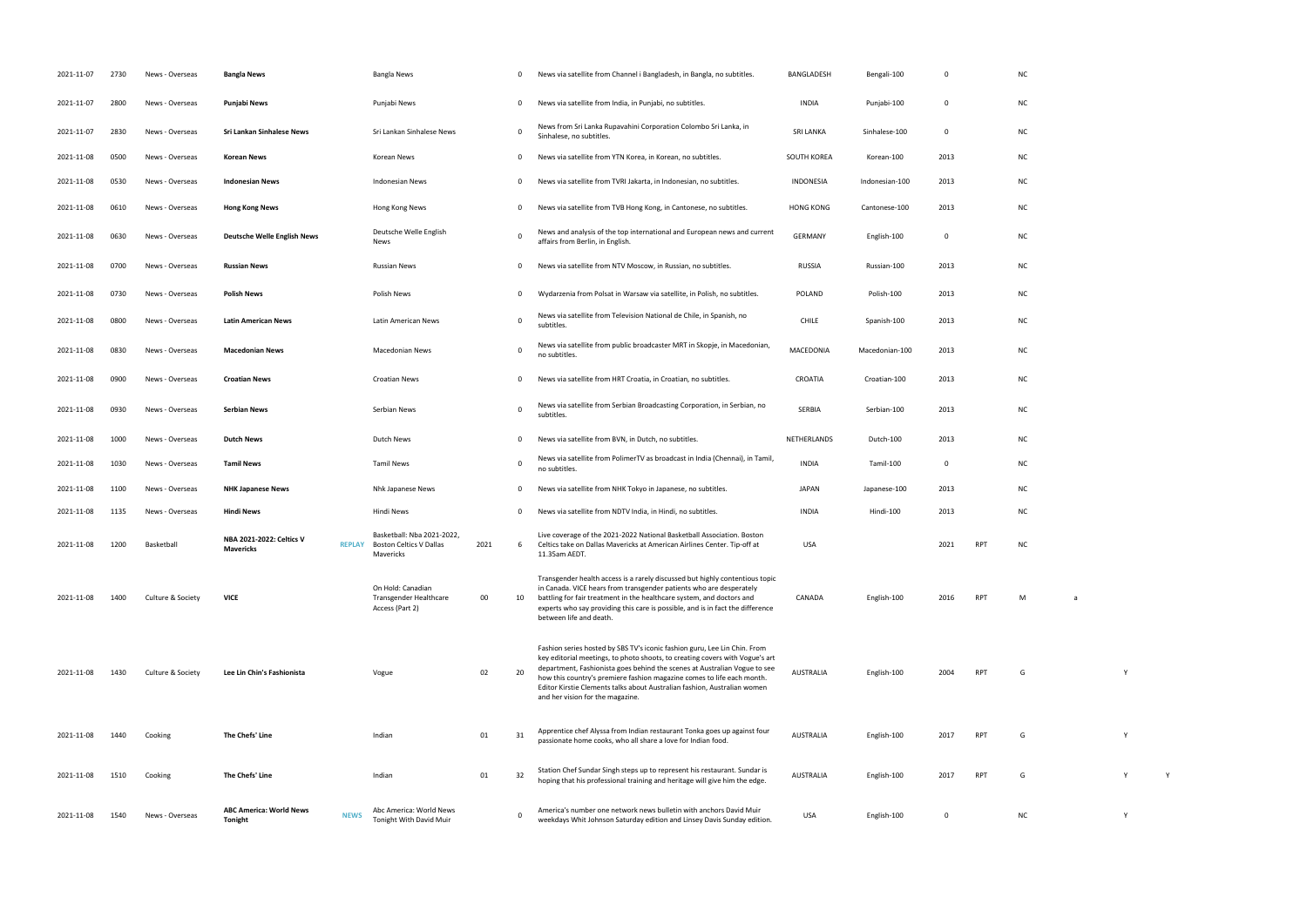| 2021-11-08 | 1610 | News - Overseas                 | This Week with George<br>Stephanopoulos |                                                | Abc America: This Week<br>NEWS With George<br>Stephanopoulos |      | $\mathbf{0}$   | This Week with George Stephanopoulos from ABC America.                                                                                                                                                                                                                                                                                                                                                                                                                                                                                                                                                                                                                                                        | <b>USA</b>            | English-100 |             |            | <b>NC</b> |                 | Y |
|------------|------|---------------------------------|-----------------------------------------|------------------------------------------------|--------------------------------------------------------------|------|----------------|---------------------------------------------------------------------------------------------------------------------------------------------------------------------------------------------------------------------------------------------------------------------------------------------------------------------------------------------------------------------------------------------------------------------------------------------------------------------------------------------------------------------------------------------------------------------------------------------------------------------------------------------------------------------------------------------------------------|-----------------------|-------------|-------------|------------|-----------|-----------------|---|
| 2021-11-08 | 1705 | Variety                         | Takeshi's Castle Indonesia              |                                                | Takeshi's Castle Indonesia<br>Series 4 Ep 6                  | 04   | 6              | Reza Bukan is King Takeshi - the owner of a castle, the grounds of which he<br>fills with silly, but tough, games in an attempt to stop attacks from General<br>Fero.                                                                                                                                                                                                                                                                                                                                                                                                                                                                                                                                         | INDONESIA             | English-100 | 2019        | <b>RPT</b> | PG        | a               |   |
| 2021-11-08 | 1735 | Contemporary                    | <b>Shortland Street</b>                 | <b>New</b><br><b>Episode</b>                   | <b>Shortland Street Series 3</b><br>2021 Ep 257              | 03   | 257            | The hugely popular Kiwi soap is set around the goings-on at a fictional<br>Auckland hospital, and has a reputation for dealing with complex social<br>issues in an inclusive and engrossing way.                                                                                                                                                                                                                                                                                                                                                                                                                                                                                                              | <b>NEW ZEALAND</b>    | English-100 | 2020        |            | PG        |                 |   |
| 2021-11-08 | 1805 | Quiz                            | RocKwiz                                 |                                                | Kurt Vile, Phoebe Baker &<br>Iva Davies                      | 12   | $\overline{7}$ | American guitarist and cult hero, Kurt Vile - who toured Australia in<br>February - shows off his charisma and talent at The Gershwin Room<br>alongside Phoebe Baker from ARIA nominated Sydney band Alpine. Phoebe<br>and her fellow lead singer, Lou James, sing 'Gasoline', while Kurt performs<br>a song from his latest album, 'Wakin On a Pretty Daze'. Then, Iva Davies<br>makes a surprise appearance from behind the red curtain to perform an<br>Icehouse classic, 'We Can Get Together', before having a more in-depth<br>chat with host Julia Zemiro. Kurt and Phoebe close the show with a moving<br>version of the Neil Young song from his 1975 album 'Tonight's The Night',<br>'Albuquerque'. | AUSTRALIA             | English-100 | 2014        | <b>RPT</b> | M         |                 |   |
| 2021-11-08 | 1905 | Quiz                            | Jeopardy!                               | <b>SBS</b><br><b>Encore</b>                    | Jeopardy Series 35 Ep 121                                    | 35   | 121            | The late Alex Trebek hosts Jeopardy!, where the answers are revealed and<br>the contestants must guess the appropriate questions.                                                                                                                                                                                                                                                                                                                                                                                                                                                                                                                                                                             | <b>USA</b>            | English-100 | 2018        | <b>RPT</b> | PG        |                 |   |
| 2021-11-08 | 1930 | News - Domestic                 | <b>NITV News Update</b>                 | <b>NITV</b><br><b>Encore</b>                   | Nitv News Update 2021<br>5min Viceland Version Ep<br>220     | 2021 | 220            | The latest news from the oldest living culture, NITV delivers Australian<br>stories from an Indigenous perspective.                                                                                                                                                                                                                                                                                                                                                                                                                                                                                                                                                                                           | <b>AUSTRALIA</b>      |             | 2021        |            | <b>NC</b> |                 |   |
| 2021-11-08 | 1935 | Quiz                            | 8 Out Of 10 Cats Does<br>Countdown      |                                                | 8 Out Of 10 Cats Does<br>Countdown Series 8 Ep 15            | 08   | 15             | It's Letters and Numbers with a whole bunch of comedians. Hosted by<br>Jimmy Carr, Rachel Riley and Susie Dent. Featuring special guests Isy Suttie, UNITED KINGDOM<br>Richard Osman and Alex Horne.                                                                                                                                                                                                                                                                                                                                                                                                                                                                                                          |                       | English-100 | 2015        | <b>RPT</b> | M         | $\vert s \vert$ | Y |
| 2021-11-08 | 2030 | Culture & Society               | Dark Side Of The 90s                    | <b>New</b><br><b>Series</b><br><b>Premiere</b> | Trash Tv: Dirty And Deadly<br>Talk                           | 01   | 1              | As 90's Talk TV evolved from the cerebral (Donahue) to the trashy (Jerry<br>Springer), the new format fused combustive relationships, shock and<br>violence to entertain the masses.                                                                                                                                                                                                                                                                                                                                                                                                                                                                                                                          | USA                   | English-100 | 2021        |            | M         |                 |   |
| 2021-11-08 | 2120 | Quiz                            | Taskmaster                              |                                                | F.I.P., The                                                  | 03   | -5             | Greg Davies needs several questions answered before awarding the winner<br>with the Taskmaster trophy. Who has the most handsome relative? How<br>much money is Al Murray willing to spend to win? And why is Rob Beckett<br>in such a strop with a melon, some frozen peas, and a bag of flour?                                                                                                                                                                                                                                                                                                                                                                                                              | <b>UNITED KINGDOM</b> | English-100 | 2016        | <b>RPT</b> | M         |                 | Y |
| 2021-11-08 | 2215 | Health, Science &<br>Technology | <b>Australia's Health Revolution</b>    | <b>SBS</b><br><b>Encore</b>                    | Australia's Health<br>Revolution Series 1 Ep 2               | 01   | $\overline{2}$ | Dr Michael Mosley was himself diagnosed with Type 2 diabetes and was<br>determined to reverse this with diet, not drugs. He successfully did so and<br>now wants to encourage Australians to do so.                                                                                                                                                                                                                                                                                                                                                                                                                                                                                                           | AUSTRALIA             | English-100 | 2020        | <b>RPT</b> | PG        | a q             | Y |
| 2021-11-08 | 2315 | Culture & Society               | <b>Click Me Pregnant</b>                |                                                | Click Me Pregnant                                            | 00   | $\mathbf{0}$   | For women who want a baby but don't want a man, there's a new way to<br>get pregnant. It doesn't involve fertility clinics, it's free and quick, and they<br>get to meet the father of their baby face to face - for a few minutes at<br>least. The connection is made online via a Facebook group or a dedicated UNITED KINGDOM<br>website. Within a few days the donor provides a fresh sample of his sperm,<br>produced either in the women's bathroom or - in the case of super-donor<br>Clive - in a specially-equipped 'wanker van'.                                                                                                                                                                    |                       | English-100 | 2018        | <b>RPT</b> | M         | a s w           |   |
| 2021-11-08 | 2410 | Reality                         | <b>Adam Looking For Eve (Germany)</b>   |                                                | Adam Looking For Eve<br>(Germany) Series 4 Ep 8              | 04   |                | Celebrity Adam Bastian Yotta meets celebrity Eve Natalia Osada, and they<br>get to know the other islanders. They spend their first night together in the<br>lighthouse, and the following morning, Yotta shows the others his morning<br>routine - the 'miracle morning'.                                                                                                                                                                                                                                                                                                                                                                                                                                    | <b>GERMANY</b>        | German-100  | 2017        | <b>RPT</b> | MA        | ans             |   |
| 2021-11-08 | 2455 | Culture & Society               | Hamilton's Pharmacopeia                 |                                                | Xenon: The Perfect<br>Anesthetic?                            | 03   | -6             | Hamilton traces the multibillion year history of nitrous oxide on Earth and<br>follows the strangest noble gas to the Czech Republic.                                                                                                                                                                                                                                                                                                                                                                                                                                                                                                                                                                         | <b>USA</b>            | English-100 | $\mathbf 0$ | <b>RPT</b> | MA        | a d             | Y |

| English-100 | $\pmb{0}$ |     | ${\sf NC}$    |                | Υ            |             |             |  |
|-------------|-----------|-----|---------------|----------------|--------------|-------------|-------------|--|
| English-100 | 2019      | RPT | $\mathsf{PG}$ | a              |              |             |             |  |
| English-100 | 2020      |     | $\mathsf{PG}$ |                |              |             |             |  |
|             |           |     |               |                |              |             |             |  |
| English-100 | 2014      | RPT | ${\sf M}$     | $\mathsf I$    |              |             |             |  |
|             |           |     |               |                |              |             |             |  |
| English-100 | 2018      | RPT | $\mathsf{PG}$ |                |              |             |             |  |
|             | 2021      |     | ${\sf NC}$    |                |              |             |             |  |
| English-100 | 2015      | RPT | ${\sf M}$     | $\mid$ $\sf S$ | $\mathsf Y$  |             |             |  |
| English-100 | 2021      |     | ${\sf M}$     |                |              |             |             |  |
| English-100 | 2016      | RPT | ${\sf M}$     | $\mathsf I$    | $\mathsf{Y}$ |             | $\mathsf Y$ |  |
|             |           |     |               |                |              |             |             |  |
| English-100 | 2020      | RPT | $\mathsf{PG}$ | a q            | Υ            | $\mathsf Y$ | $\mathsf Y$ |  |
| English-100 | 2018      | RPT | M             | a s w          |              | Υ           |             |  |
|             |           |     |               |                |              |             |             |  |
| German-100  | 2017      | RPT | MA            | ans            |              | Υ           |             |  |

for the strangest noble gas to the strangest noble gas to the Czech Andrew Y Y Y Y Y Y Y Y Y Y Y Y Y Y Y Y Y Y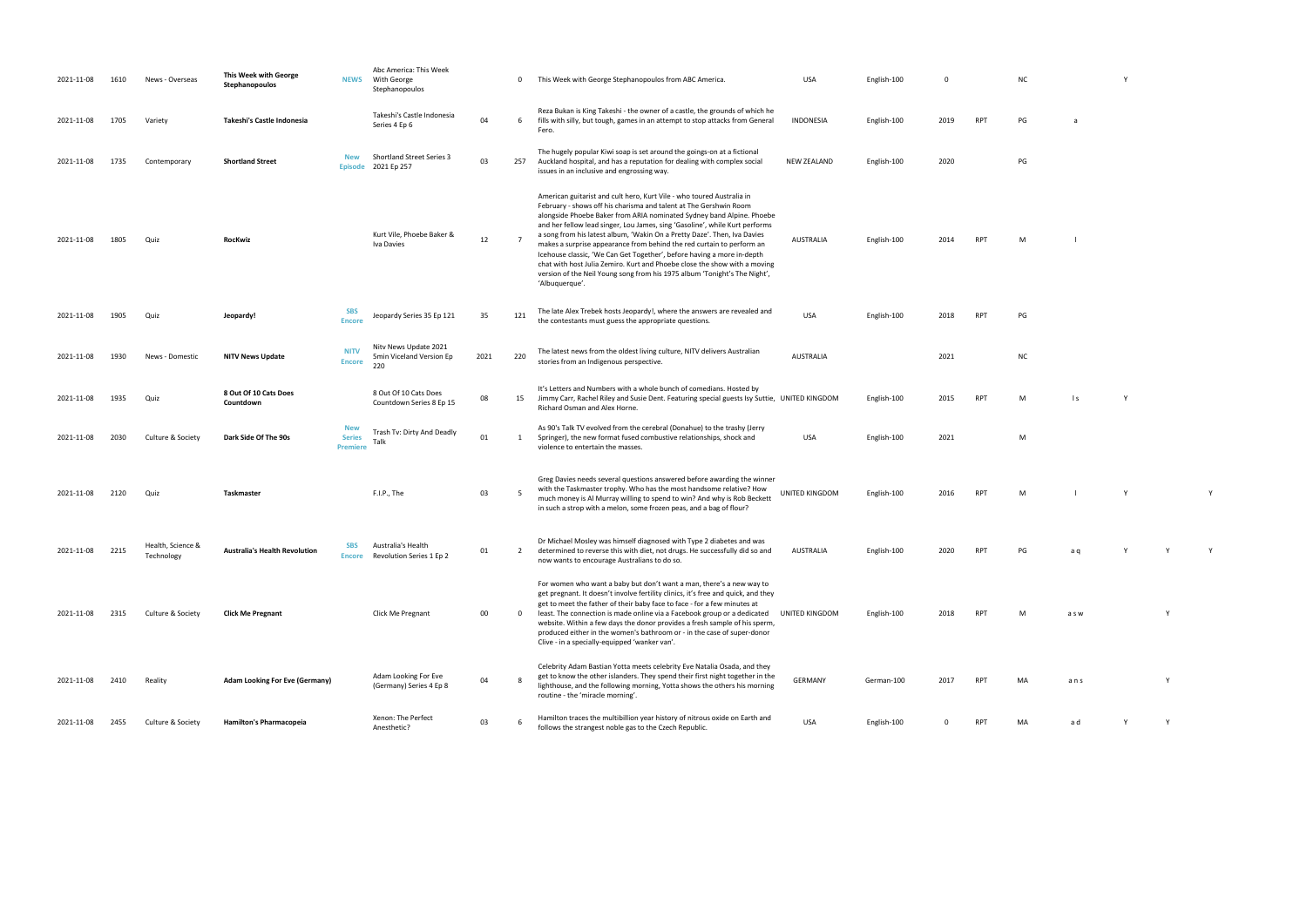| 2021-11-08 | 2545 | Culture & Society | <b>Hate Thy Neighbour</b>               | Britain's Everyday<br>Extremism | 01 | -5             | Jamali comes home to Britain to confront the country's most deep-rooted<br>fears about their future, and Britain's acceptance of multiculturalism and<br>racism in the shadow of Brexit. In June 2016, 52 percent of the UK<br>population voted to leave the EU, a historic vote which split the country in<br>two and fuelled the ongoing debate about race, religion and immigration.<br>He meets members of the infamous English Defence League (EDL), an anti-<br>Islamic, anti-immigrant hate group who are known in the media for their<br>alcohol fuelled get-togethers. Dispirited and eager to see where all of this<br>xenophobia and hatred is directed, Jamali also visits the Calais 'jungle',<br>where he chats to refugees as the camp is demolished around them. | UNITED KINGDOM     | English-100    | 2016        | RPT        | MA        |      |   | Y |
|------------|------|-------------------|-----------------------------------------|---------------------------------|----|----------------|----------------------------------------------------------------------------------------------------------------------------------------------------------------------------------------------------------------------------------------------------------------------------------------------------------------------------------------------------------------------------------------------------------------------------------------------------------------------------------------------------------------------------------------------------------------------------------------------------------------------------------------------------------------------------------------------------------------------------------------------------------------------------------|--------------------|----------------|-------------|------------|-----------|------|---|---|
| 2021-11-08 | 2635 | News - Overseas   | France 24 News In English From<br>Paris | France 24 English News          |    | 0              | International news and current affairs television from Paris, offering a<br>French perspective on world events, in English.                                                                                                                                                                                                                                                                                                                                                                                                                                                                                                                                                                                                                                                      | <b>FRANCE</b>      | English-100    | $\mathbf 0$ |            | <b>NC</b> |      |   |   |
| 2021-11-08 | 2700 | News - Overseas   | Thai News                               | Thai News                       |    | 0              | News via satellite from Thai Public Broadcasting Service, in Thai, no<br>subtitles.                                                                                                                                                                                                                                                                                                                                                                                                                                                                                                                                                                                                                                                                                              | THAILAND           | Thai-100       | 0           |            | <b>NC</b> |      |   |   |
| 2021-11-08 | 2730 | News - Overseas   | <b>Bangla News</b>                      | Bangla News                     |    | 0              | News via satellite from Channel i Bangladesh, in Bangla, no subtitles.                                                                                                                                                                                                                                                                                                                                                                                                                                                                                                                                                                                                                                                                                                           | BANGLADESH         | Bengali-100    | $\mathbf 0$ |            | <b>NC</b> |      |   |   |
| 2021-11-08 | 2800 | News - Overseas   | Punjabi News                            | Punjabi News                    |    | 0              | News via satellite from India, in Punjabi, no subtitles.                                                                                                                                                                                                                                                                                                                                                                                                                                                                                                                                                                                                                                                                                                                         | INDIA              | Punjabi-100    | 0           |            | NC        |      |   |   |
| 2021-11-08 | 2830 | News - Overseas   | Sri Lankan Sinhalese News               | Sri Lankan Sinhalese News       |    | 0              | News from Sri Lanka Rupavahini Corporation Colombo Sri Lanka, in<br>Sinhalese, no subtitles.                                                                                                                                                                                                                                                                                                                                                                                                                                                                                                                                                                                                                                                                                     | <b>SRI LANKA</b>   | Sinhalese-100  | 0           |            | <b>NC</b> |      |   |   |
| 2021-11-09 | 0500 | News - Overseas   | <b>Korean News</b>                      | Korean News                     |    | 0              | News via satellite from YTN Korea, in Korean, no subtitles.                                                                                                                                                                                                                                                                                                                                                                                                                                                                                                                                                                                                                                                                                                                      | <b>SOUTH KOREA</b> | Korean-100     | 2013        |            | NC        |      |   |   |
| 2021-11-09 | 0530 | News - Overseas   | <b>Indonesian News</b>                  | Indonesian News                 |    | 0              | News via satellite from TVRI Jakarta, in Indonesian, no subtitles.                                                                                                                                                                                                                                                                                                                                                                                                                                                                                                                                                                                                                                                                                                               | INDONESIA          | Indonesian-100 | 2013        |            | NC        |      |   |   |
| 2021-11-09 | 0610 | News - Overseas   | <b>Hong Kong News</b>                   | Hong Kong News                  |    | 0              | News via satellite from TVB Hong Kong, in Cantonese, no subtitles.                                                                                                                                                                                                                                                                                                                                                                                                                                                                                                                                                                                                                                                                                                               | <b>HONG KONG</b>   | Cantonese-100  | 2013        |            | <b>NC</b> |      |   |   |
| 2021-11-09 | 0630 | News - Overseas   | <b>Deutsche Welle English News</b>      | Deutsche Welle English<br>News  |    | $\mathbf 0$    | News and analysis of the top international and European news and current<br>affairs from Berlin, in English.                                                                                                                                                                                                                                                                                                                                                                                                                                                                                                                                                                                                                                                                     | <b>GERMANY</b>     | English-100    | 0           |            | <b>NC</b> |      |   |   |
| 2021-11-09 | 0700 | News - Overseas   | <b>Russian News</b>                     | <b>Russian News</b>             |    | 0              | News via satellite from NTV Moscow, in Russian, no subtitles.                                                                                                                                                                                                                                                                                                                                                                                                                                                                                                                                                                                                                                                                                                                    | <b>RUSSIA</b>      | Russian-100    | 2013        |            | <b>NC</b> |      |   |   |
| 2021-11-09 | 0730 | News - Overseas   | <b>Polish News</b>                      | Polish News                     |    | 0              | Wydarzenia from Polsat in Warsaw via satellite, in Polish, no subtitles.                                                                                                                                                                                                                                                                                                                                                                                                                                                                                                                                                                                                                                                                                                         | POLAND             | Polish-100     | 2013        |            | NC        |      |   |   |
| 2021-11-09 | 0800 | News - Overseas   | <b>Ukrainian News</b>                   | Ukrainian News                  |    | $\mathbf 0$    | Ukrainian News from the National Television Company of Ukraine in Kyiv,<br>no subtitles.                                                                                                                                                                                                                                                                                                                                                                                                                                                                                                                                                                                                                                                                                         | UKRAINE            | Ukrainian-100  | 2014        |            | <b>NC</b> |      |   |   |
| 2021-11-09 | 0830 | News - Overseas   | <b>Macedonian News</b>                  | <b>Macedonian News</b>          |    | 0              | News via satellite from public broadcaster MRT in Skopje, in Macedonian,<br>no subtitles.                                                                                                                                                                                                                                                                                                                                                                                                                                                                                                                                                                                                                                                                                        | MACEDONIA          | Macedonian-100 | 2013        |            | <b>NC</b> |      |   |   |
| 2021-11-09 | 0900 | News - Overseas   | Croatian News                           | Croatian News                   |    | 0              | News via satellite from HRT Croatia, in Croatian, no subtitles.                                                                                                                                                                                                                                                                                                                                                                                                                                                                                                                                                                                                                                                                                                                  | CROATIA            | Croatian-100   | 2013        |            | <b>NC</b> |      |   |   |
| 2021-11-09 | 0930 | News - Overseas   | <b>Serbian News</b>                     | Serbian News                    |    | $\mathbf 0$    | News via satellite from Serbian Broadcasting Corporation, in Serbian, no<br>subtitles.                                                                                                                                                                                                                                                                                                                                                                                                                                                                                                                                                                                                                                                                                           | SERBIA             | Serbian-100    | 2013        |            | <b>NC</b> |      |   |   |
| 2021-11-09 | 1000 | News - Overseas   | <b>Dutch News</b>                       | Dutch News                      |    | 0              | News via satellite from BVN, in Dutch, no subtitles.                                                                                                                                                                                                                                                                                                                                                                                                                                                                                                                                                                                                                                                                                                                             | NETHERLANDS        | Dutch-100      | 2013        |            | NC        |      |   |   |
| 2021-11-09 | 1030 | News - Overseas   | Nepali News                             | Nepali News                     |    | 0              | News via satellite from Nepal Television in Kathmandu, in Nepali, no<br>subtitles.                                                                                                                                                                                                                                                                                                                                                                                                                                                                                                                                                                                                                                                                                               | NEPAL              | Nepali-100     | 0           |            | NC        |      |   |   |
| 2021-11-09 | 1100 | News - Overseas   | <b>NHK Japanese News</b>                | Nhk Japanese News               |    | 0              | News via satellite from NHK Tokyo in Japanese, no subtitles.                                                                                                                                                                                                                                                                                                                                                                                                                                                                                                                                                                                                                                                                                                                     | <b>JAPAN</b>       | Japanese-100   | 2013        |            | <b>NC</b> |      |   |   |
| 2021-11-09 | 1135 | News - Overseas   | Hindi News                              | Hindi News                      |    | 0              | News via satellite from NDTV India, in Hindi, no subtitles.                                                                                                                                                                                                                                                                                                                                                                                                                                                                                                                                                                                                                                                                                                                      | INDIA              | Hindi-100      | 2013        |            | <b>NC</b> |      |   |   |
| 2021-11-09 | 1200 | Narrative         | Letterkenny                             | Letterkenny Series 3 Ep 2       | 03 | $\overline{2}$ | The Hicks try to lure D-Gens from Up-Country to the sled shack.<br>Meanwhile, Reilly and Jonesy learn the identity of the Puck Bunny.                                                                                                                                                                                                                                                                                                                                                                                                                                                                                                                                                                                                                                            | CANADA             | English-100    | 2018        | RPT        | M         | als  | Y |   |
| 2021-11-09 | 1230 | Narrative         | Letterkenny                             | Letterkenny Series 3 Ep 3       | 03 | 3              | Modean's reopens, and the Hicks have a bone to pick with Jivin' Pete.                                                                                                                                                                                                                                                                                                                                                                                                                                                                                                                                                                                                                                                                                                            | CANADA             | English-100    | 2018        | <b>RPT</b> | M         | alns | Y |   |
| 2021-11-09 | 1305 | Narrative         | Letterkenny                             | Letterkenny Series 3 Ep 4       | 03 | $\overline{4}$ | The Hicks go ice fishing in Quebec and meet their French-Canadian<br>counterparts.                                                                                                                                                                                                                                                                                                                                                                                                                                                                                                                                                                                                                                                                                               | CANADA             | English-100    | 2018        | <b>RPT</b> | M         | alsv | Y | Y |
| 2021-11-09 | 1335 | Narrative         | Letterkenny                             | Letterkenny Series 3 Ep 5       | 03 | 5              | Bonnie McMurray invites Katy and the guys to a hot tub party.                                                                                                                                                                                                                                                                                                                                                                                                                                                                                                                                                                                                                                                                                                                    | CANADA             | English-100    | 2018        | RPT        | M         | als  | Y |   |
| 2021-11-09 | 1405 | Narrative         | Letterkenny                             | Letterkenny Series 3 Ep 6       | 03 | 6              | The Hicks are excited for Bradley's arrival. The Hockey team bonds.                                                                                                                                                                                                                                                                                                                                                                                                                                                                                                                                                                                                                                                                                                              | CANADA             | English-100    | 2018        | RPT        | M         | alsv | Y |   |

| MA           | $\mathbf{I}$     |              | Υ           |  |
|--------------|------------------|--------------|-------------|--|
|              |                  |              |             |  |
|              |                  |              |             |  |
| NC           |                  |              |             |  |
| NC           |                  |              |             |  |
| NC           |                  |              |             |  |
| NC           |                  |              |             |  |
| NC           |                  |              |             |  |
| NC           |                  |              |             |  |
| NC           |                  |              |             |  |
| NC           |                  |              |             |  |
| NC           |                  |              |             |  |
| NC           |                  |              |             |  |
| NC           |                  |              |             |  |
| NC           |                  |              |             |  |
| NC           |                  |              |             |  |
| <b>NC</b>    |                  |              |             |  |
| NC           |                  |              |             |  |
| NC           |                  |              |             |  |
| $NC$         |                  |              |             |  |
| NC           |                  |              |             |  |
| NC           |                  |              |             |  |
| $\mathsf{M}$ | als              | $\mathsf{Y}$ |             |  |
| M            | alns             | $\mathsf Y$  |             |  |
| ${\sf M}$    | alsv             | $\mathsf Y$  | $\mathsf Y$ |  |
| М            | a <sub>l</sub> s | Y            |             |  |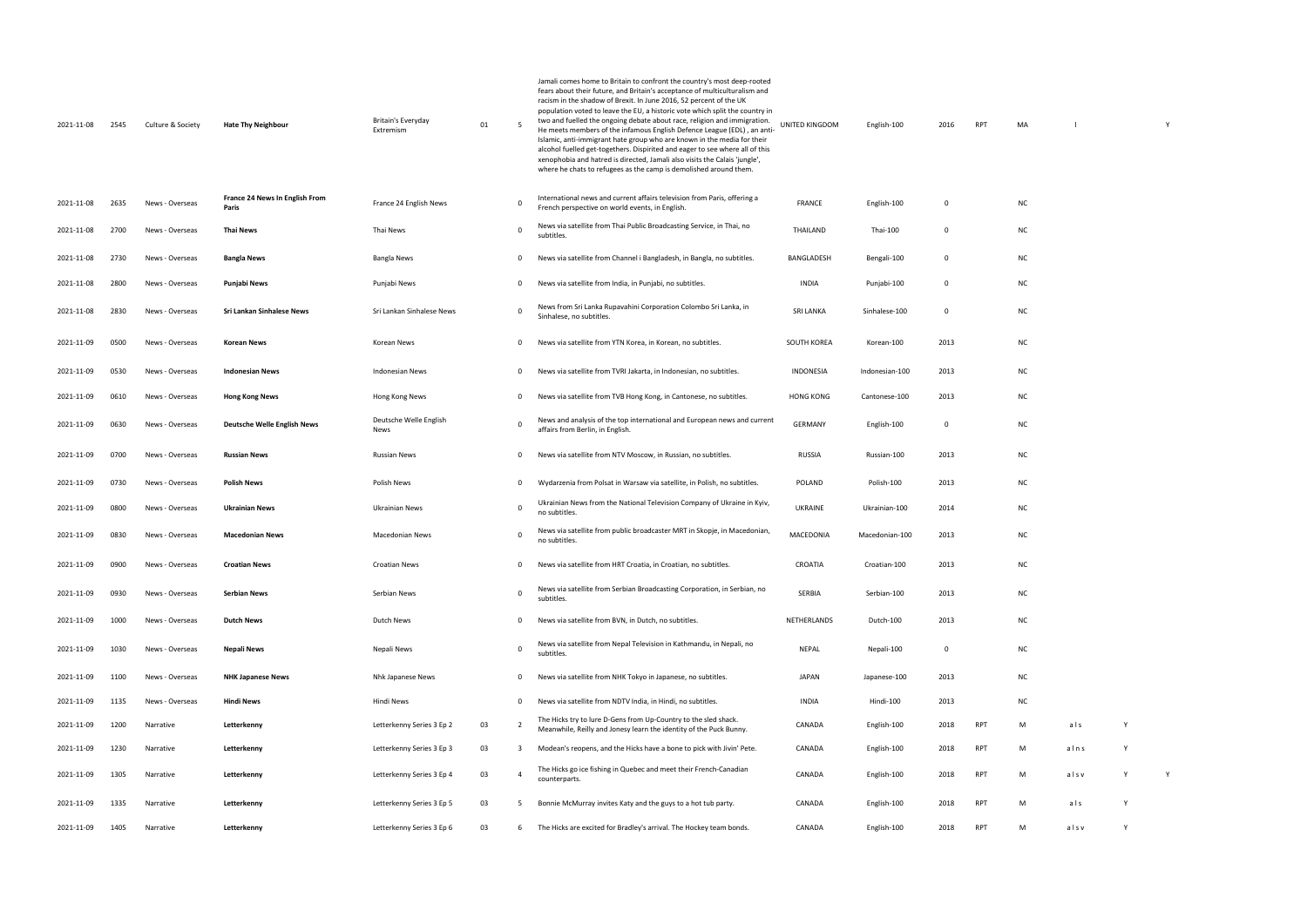- AUSTRALIA English-100 2017 RPT G Y
- RPT G Y
- white Johnson Saturday edition and Linsey Davis Sunday edition and Linsey Davis Sunday edition. USA English-100 O NC Young Sunday edition and Linsey Davis Sunday edition. USA English-100 O NC Young Sunday edition. USA Engl
- PUBLIC BROADCASTING STATES. USA ENGLISH-100 2012 RPT NC Y
- **INDONESIA ENGLish-100 2019 PG** and a
- $PG$ 
	-
- RPT PG Y
	-
- the contestants must guess the appropriate  $P$ G
- $NC$ 
	-
- RPT M ls Y
	- USA English-100 2020 M a l Y
	-
	-
	- USA English-100 2021 MA v Y
	- Mandarin-100 2016 Mandale Mandale Mandale Mandale Mandale Mandale Mandale Mandale Mandale Mandale Mandale Mand<br>Tanàna mandritry ny taona 2016 Mandale Mandale Mandale Mandale Mandale Mandale Mandale Mandale Mandale Mandale
	- a Brooklyn barn by the health department. USA English-100 Property of Property Separatment. USA English-100 Pr<br>The health department. USA English-100 Property Separatment. USA English-100 Property Separatment. USA English
	- PT M ad l s w Y Y Y
- 
- 
- 
- 
- 
- 
- 
- -
- 
- 
- 
- 

| 2021-11-09 | 1440 | Cooking           | The Chefs' Line                           |                                | Indian                                                   | 01   | 33       | Sous Chef Kaylene Tan from Indian restaurant Tonka goes up against two<br>passionate home cooks. Witness the competition, camaraderie and<br>spectacular skills of these talented cooks and chefs. Who will make it to the<br>end of the chefs' line?                                                                                                                                                                                                                                                                                                                                                                                                                                                                                                    | <b>AUSTRALIA</b>   | English-100  | 2017     | <b>RPT</b> | G  |
|------------|------|-------------------|-------------------------------------------|--------------------------------|----------------------------------------------------------|------|----------|----------------------------------------------------------------------------------------------------------------------------------------------------------------------------------------------------------------------------------------------------------------------------------------------------------------------------------------------------------------------------------------------------------------------------------------------------------------------------------------------------------------------------------------------------------------------------------------------------------------------------------------------------------------------------------------------------------------------------------------------------------|--------------------|--------------|----------|------------|----|
| 2021-11-09 | 1510 | Cooking           | The Chefs' Line                           |                                | Indian                                                   | 01   | 34       | The best home cook has made it to the end of the line. They take on<br>Executive Chef Adam D'Sylva from Indian restaurant, Tonka. Can the<br>passion of a home cook beat a professional chef?                                                                                                                                                                                                                                                                                                                                                                                                                                                                                                                                                            | <b>AUSTRALIA</b>   | English-100  | 2017     | <b>RPT</b> | G  |
| 2021-11-09 | 1540 | News - Overseas   | <b>ABC America: World News</b><br>Tonight | <b>NEWS</b>                    | Abc America: World News<br>Tonight With David Muir       |      | 0        | America's number one network news bulletin with anchors David Muir<br>weekdays Whit Johnson Saturday edition and Linsey Davis Sunday edition.                                                                                                                                                                                                                                                                                                                                                                                                                                                                                                                                                                                                            | <b>USA</b>         | English-100  | 0        |            |    |
| 2021-11-09 | 1605 | News - Domestic   | <b>PBS Newshour</b>                       | <b>NEWS</b>                    | PBS Newshour                                             |      | $\Omega$ | Reviews and analysis of the day's news presented by Judy Woodruff for the<br>Public Broadcasting Service (PBS) in the United States.                                                                                                                                                                                                                                                                                                                                                                                                                                                                                                                                                                                                                     | <b>USA</b>         | English-100  | 2012     | RPT        | N0 |
| 2021-11-09 | 1705 | Variety           | Takeshi's Castle Indonesia                |                                | Takeshi's Castle Indonesia<br>Series 4 Ep 7              | 04   | 7        | Reza Bukan is King Takeshi - the owner of a castle, the grounds of which he<br>fills with silly, but tough, games in an attempt to stop attacks from General<br>Fero.                                                                                                                                                                                                                                                                                                                                                                                                                                                                                                                                                                                    | <b>INDONESIA</b>   | English-100  | 2019     | RPT        | PG |
| 2021-11-09 | 1735 | Contemporary      | <b>Shortland Street</b>                   | <b>New</b><br><b>Episode</b>   | <b>Shortland Street Series 3</b><br>2021 Ep 258          | 03   | 258      | The hugely popular Kiwi soap is set around the goings-on at a fictional<br>Auckland hospital, and has a reputation for dealing with complex social<br>issues in an inclusive and engrossing way.                                                                                                                                                                                                                                                                                                                                                                                                                                                                                                                                                         | <b>NEW ZEALAND</b> | English-100  | 2020     |            |    |
| 2021-11-09 | 1805 | Quiz              | RocKwiz                                   |                                | Billy Bragg, Courtney<br>Barnett & Ngaiire               | 12   | 8        | UK legend and self-confessed love and justice singer songwriter, Billy<br>Bragg, joins RocKwiz this week. Billy tells some great stories, performs<br>'Handyman' off his latest album and even treats the Gershwin room to a<br>chorus of 'My Old Man's A Dustman'. Billy is paired with Melbourne based<br>performer Courtney Barnett, who is currently getting great reviews in<br>America and the UK for her distinctive musical styling's. Courtney performs<br>her new song, 'Depreston'. In the guest spot is the incredible Ngaiire, who<br>has been touring her debut album, 'Lamentations' around the country.<br>Honouring the late, great, Lou Reed, Billy and Courtney close the show<br>with the Velvet Underground song, 'Sunday Morning'. | <b>AUSTRALIA</b>   | English-100  | 2014     | RPT        | РG |
| 2021-11-09 | 1905 | Quiz              | Jeopardy!                                 | <b>SBS</b><br><b>Encore</b>    | Jeopardy Series 35 Ep 122                                | 35   | 122      | The late Alex Trebek hosts Jeopardy!, where the answers are revealed and<br>the contestants must guess the appropriate questions.                                                                                                                                                                                                                                                                                                                                                                                                                                                                                                                                                                                                                        | <b>USA</b>         | English-100  | 2018     | <b>RPT</b> | PG |
| 2021-11-09 | 1930 | News - Domestic   | <b>NITV News Update</b>                   | <b>NITV</b><br><b>Encore</b>   | Nity News Update 2021<br>5min Viceland Version Ep<br>221 | 2021 | 221      | The latest news from the oldest living culture, NITV delivers Australian<br>stories from an Indigenous perspective.                                                                                                                                                                                                                                                                                                                                                                                                                                                                                                                                                                                                                                      | <b>AUSTRALIA</b>   |              | 2021     |            |    |
| 2021-11-09 | 1935 | Quiz              | 8 Out Of 10 Cats Does<br>Countdown        |                                | 8 Out Of 10 Cats Does<br>Countdown Series 8 Ep 16        | 08   | 16       | It's Letters and Numbers with a whole bunch of comedians. Hosted by<br>Jimmy Carr, Rachel Riley and Susie Dent. Featuring special guests Vic<br>Reeves, Aisling Bea and David O'Doherty.                                                                                                                                                                                                                                                                                                                                                                                                                                                                                                                                                                 | UNITED KINGDOM     | English-100  | 2015     | RPT        |    |
| 2021-11-09 | 2030 | Culture & Society | Alone                                     | <b>New</b><br><b>Episode</b>   | Pins And Needles                                         | 07   | 10       | As the participants march deeper into winter, it becomes increasingly<br>difficult to procure food. One participant gets a lucky break, but soon<br>discovers things aren't what they seem. Another attempts to do battle with<br>their own mental demons while another's time in the Arctic comes to an<br>explosive finish.                                                                                                                                                                                                                                                                                                                                                                                                                            | <b>USA</b>         | English-100  | 2020     |            |    |
| 2021-11-09 | 2145 | Culture & Society | <b>Stacey Dooley Sleeps Over</b>          | <b>New</b><br>Episode          | <b>Eco Warriors</b>                                      | 02   | 3        | Stacey travels to the remote Hebridean island of Gometra to spend an off-<br>grid weekend with aristocrat Roc Sandford and his two daughters Blue and<br>Savannah. She learns how Roc raised a brood of eco-warriors, and how<br>deeply he and his children are involved in the controversial Extinction<br>Rebellion and HS2 campaigns.                                                                                                                                                                                                                                                                                                                                                                                                                 | UNITED KINGDOM     | English-100  | 2021     |            |    |
| 2021-11-09 | 2235 | Culture & Society | The Devil You Know                        | <b>New</b><br>Episode          | Super Soldier                                            | 02   | 5        | With Barbara on trial and Sherry exploiting Steve's murder to gain<br>followers, we hear from a ballistics expert who shows how it's possible that<br>Steve turned the gun on himself.                                                                                                                                                                                                                                                                                                                                                                                                                                                                                                                                                                   | USA                | English-100  | 2021     |            | M, |
| 2021-11-09 | 2325 | Crime             | <b>Detective Chinatown</b>                | <b>Final</b><br><b>Episode</b> | Detective Chinatown Series<br>1 Ep 12                    | 01   | 12       | After watching the video several times, Koji guesses who the real murderer<br>is. The game comes to an end and the police finally arrive - but the game is<br>still not over.                                                                                                                                                                                                                                                                                                                                                                                                                                                                                                                                                                            | <b>CHINA</b>       | Mandarin-100 | 2016     |            |    |
| 2021-11-09 | 2435 | Culture & Society | <b>One Star Reviews</b>                   |                                | <b>Stripping And Piercing</b>                            | 01   | 2        | Taji visits a horribly rated strip club in Philly, and gets his nipple pierced at<br>a Brooklyn bar once shut down by the health department.                                                                                                                                                                                                                                                                                                                                                                                                                                                                                                                                                                                                             | <b>USA</b>         | English-100  | $\Omega$ | <b>RPT</b> |    |
| 2021-11-09 | 2500 | Travel            | <b>F-ck That's Delicious</b>              |                                | New York Summer In The<br>Winter                         | 03   | 3        | Action Bronson and the crew go fishing with hot dogs, have a lobster cook<br>off, and surf in the snow. It doesn't have to be warm to enjoy the summer<br>in the winter.                                                                                                                                                                                                                                                                                                                                                                                                                                                                                                                                                                                 | USA                | English-100  | 2017     | <b>RPT</b> |    |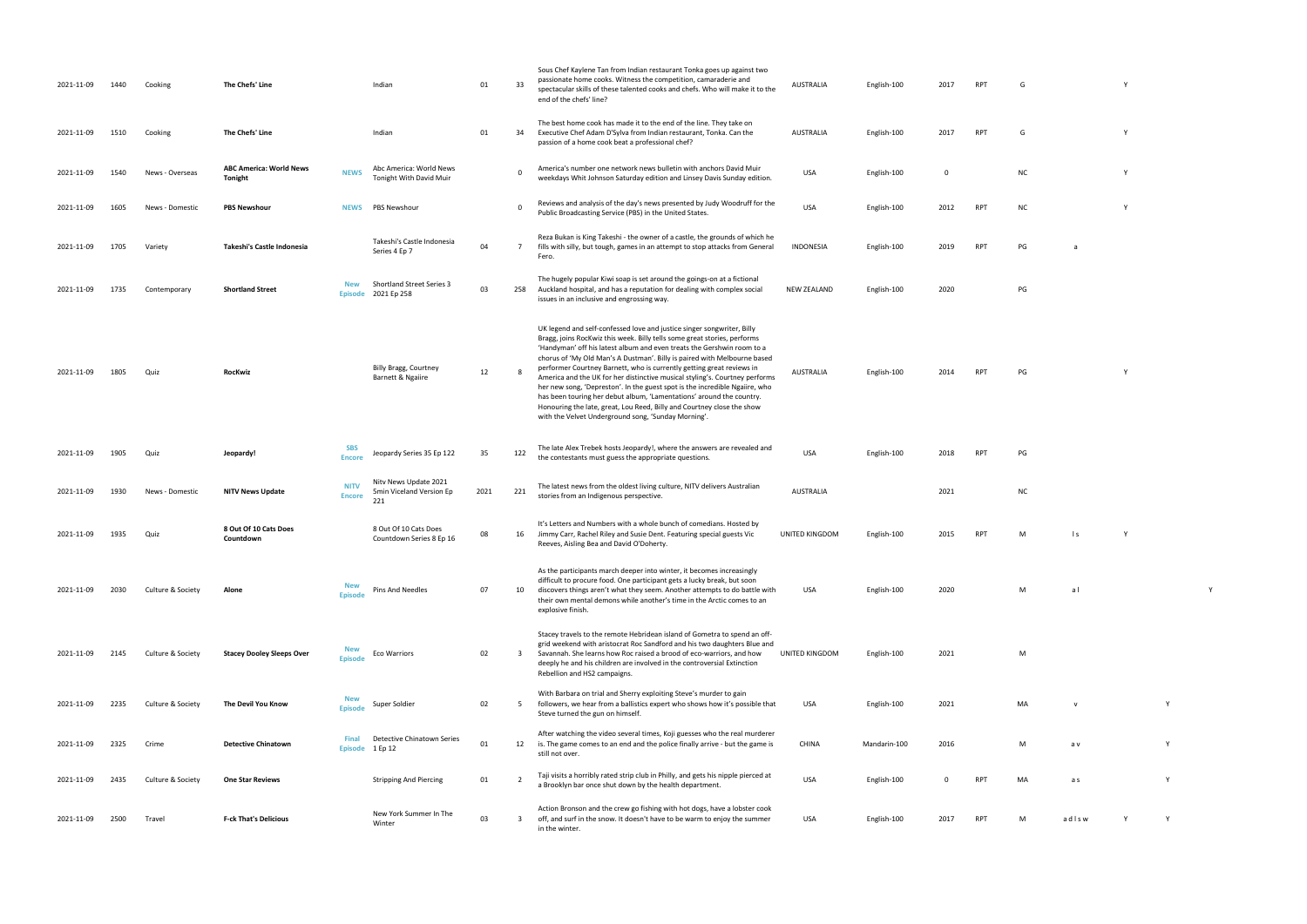| 2021-11-09 | 2530 | Travel                | <b>F-ck That's Delicious</b>                     |               | Food Court Kings                                                   | 03   | 4            | The FTD gang tackles every aspect of dining at malls. Action starts the day<br>with a food court pizza stampede in Queens, and ends it with Indian ice<br>cream at a strip mall in Jersey. | <b>USA</b>       | English-100    | 2017        | RPT        | M         | $d$   s |
|------------|------|-----------------------|--------------------------------------------------|---------------|--------------------------------------------------------------------|------|--------------|--------------------------------------------------------------------------------------------------------------------------------------------------------------------------------------------|------------------|----------------|-------------|------------|-----------|---------|
| 2021-11-09 | 2600 | Sexuality             | My House: The Real Pose                          |               | <b>Coldest Winter Ever</b>                                         |      | 1            | Stakes are high at The Coldest Winter Ever Ball, where reputation, status<br>and money are up for grabs. Tati walks without a house, and it's Alex's first<br>time walking as a Legend.    | USA              | English-100    | 2017        | RPT        | MA        |         |
| 2021-11-09 | 2630 | News - Overseas       | <b>RT News In English From</b><br>Moscow         |               | Russia Today English News                                          |      | 0            | RT from Moscow delivers the latest news and current affairs from around<br>the world including special reports and entertainment news, in English.                                         | <b>RUSSIA</b>    | English-100    | $\mathbf 0$ |            | <b>NC</b> |         |
| 2021-11-09 | 2700 | News - Overseas       | Thai News                                        |               | Thai News                                                          |      | $\mathbf 0$  | News via satellite from Thai Public Broadcasting Service, in Thai, no<br>subtitles.                                                                                                        | THAILAND         | Thai-100       | 0           |            | <b>NC</b> |         |
| 2021-11-09 | 2730 | News - Overseas       | <b>Bangla News</b>                               |               | Bangla News                                                        |      | 0            | News via satellite from Channel i Bangladesh, in Bangla, no subtitles.                                                                                                                     | BANGLADESH       | Bengali-100    | $\mathbf 0$ |            | <b>NC</b> |         |
| 2021-11-09 | 2800 | News - Overseas       | Punjabi News                                     |               | Punjabi News                                                       |      | $\mathbf 0$  | News via satellite from India, in Punjabi, no subtitles.                                                                                                                                   | INDIA            | Punjabi-100    | 0           |            | <b>NC</b> |         |
| 2021-11-09 | 2830 | News - Overseas       | Sri Lankan Sinhalese News                        |               | Sri Lankan Sinhalese News                                          |      | 0            | News from Sri Lanka Rupavahini Corporation Colombo Sri Lanka, in<br>Sinhalese, no subtitles.                                                                                               | SRI LANKA        | Sinhalese-100  | $\mathbf 0$ |            | <b>NC</b> |         |
| 2021-11-10 | 0500 | News - Overseas       | Korean News                                      |               | Korean News                                                        |      | 0            | News via satellite from YTN Korea, in Korean, no subtitles.                                                                                                                                | SOUTH KOREA      | Korean-100     | 2013        |            | <b>NC</b> |         |
| 2021-11-10 | 0530 | News - Overseas       | <b>Indonesian News</b>                           |               | <b>Indonesian News</b>                                             |      | $\mathbf 0$  | News via satellite from TVRI Jakarta, in Indonesian, no subtitles.                                                                                                                         | <b>INDONESIA</b> | Indonesian-100 | 2013        |            | <b>NC</b> |         |
| 2021-11-10 | 0610 | News - Overseas       | <b>Hong Kong News</b>                            |               | Hong Kong News                                                     |      | 0            | News via satellite from TVB Hong Kong, in Cantonese, no subtitles.                                                                                                                         | <b>HONG KONG</b> | Cantonese-100  | 2013        |            | <b>NC</b> |         |
| 2021-11-10 | 0630 | News - Overseas       | <b>Deutsche Welle English News</b>               |               | Deutsche Welle English<br>News                                     |      | $\mathbf 0$  | News and analysis of the top international and European news and current<br>affairs from Berlin, in English.                                                                               | <b>GERMANY</b>   | English-100    | $\mathbf 0$ |            | <b>NC</b> |         |
| 2021-11-10 | 0700 | News - Overseas       | <b>Russian News</b>                              |               | <b>Russian News</b>                                                |      | 0            | News via satellite from NTV Moscow, in Russian, no subtitles.                                                                                                                              | <b>RUSSIA</b>    | Russian-100    | 2013        |            | <b>NC</b> |         |
| 2021-11-10 | 0730 | News - Overseas       | <b>Polish News</b>                               |               | Polish News                                                        |      | 0            | Wydarzenia from Polsat in Warsaw via satellite, in Polish, no subtitles.                                                                                                                   | POLAND           | Polish-100     | 2013        |            | <b>NC</b> |         |
| 2021-11-10 | 0800 | News - Overseas       | Ukrainian News                                   |               | Ukrainian News                                                     |      | $\mathsf{o}$ | Ukrainian News from the National Television Company of Ukraine in Kyiv,<br>no subtitles.                                                                                                   | UKRAINE          | Ukrainian-100  | 2014        |            | <b>NC</b> |         |
| 2021-11-10 | 0830 | News - Overseas       | <b>Macedonian News</b>                           |               | Macedonian News                                                    |      | $\mathbf 0$  | News via satellite from public broadcaster MRT in Skopje, in Macedonian,<br>no subtitles.                                                                                                  | MACEDONIA        | Macedonian-100 | 2013        |            | <b>NC</b> |         |
| 2021-11-10 | 0900 | News - Overseas       | <b>Croatian News</b>                             |               | <b>Croatian News</b>                                               |      | $\mathbf 0$  | News via satellite from HRT Croatia, in Croatian, no subtitles.                                                                                                                            | CROATIA          | Croatian-100   | 2013        |            | <b>NC</b> |         |
| 2021-11-10 | 0930 | News - Overseas       | Serbian News                                     |               | Serbian News                                                       |      | $\mathsf{o}$ | News via satellite from Serbian Broadcasting Corporation, in Serbian, no<br>subtitles.                                                                                                     | <b>SERBIA</b>    | Serbian-100    | 2013        |            | <b>NC</b> |         |
| 2021-11-10 | 1000 | News - Overseas       | Dutch News                                       |               | Dutch News                                                         |      | 0            | News via satellite from BVN, in Dutch, no subtitles.                                                                                                                                       | NETHERLANDS      | Dutch-100      | 2013        |            | <b>NC</b> |         |
| 2021-11-10 | 1030 | News - Overseas       | F24 International & Africa News                  |               | <b>African News</b>                                                |      | $\mathbf 0$  | African news in English from France 24.                                                                                                                                                    | FRANCE           | English-100    | $\mathbf 0$ |            | <b>NC</b> |         |
| 2021-11-10 | 1100 | News - Overseas       | <b>NHK Japanese News</b>                         |               | Nhk Japanese News                                                  |      | 0            | News via satellite from NHK Tokyo in Japanese, no subtitles.                                                                                                                               | <b>JAPAN</b>     | Japanese-100   | 2013        |            | <b>NC</b> |         |
| 2021-11-10 | 1135 | News - Overseas       | <b>Hindi News</b>                                |               | Hindi News                                                         |      | 0            | News via satellite from NDTV India, in Hindi, no subtitles.                                                                                                                                | INDIA            | Hindi-100      | 2013        |            | <b>NC</b> |         |
| 2021-11-10 | 1200 | <b>Figure Skating</b> | <b>ISU Four Continents Figure</b><br>Skating     | <b>SPORTS</b> | Isu Four Continents Figure<br>Skating (Seoul, Sth Korea)<br>Part 3 | 2019 | 12           | International Figure Skating 2019-2020. Coverage of the ISU Four<br>Continents Figure Skating in Seoul, South Korea - Part 3.                                                              |                  |                | 2019        | RPT        | <b>NC</b> |         |
| 2021-11-10 | 1330 | Culture & Society     | <b>Black Lives Matter: A Global</b><br>Reckoning |               | Denmark                                                            | 01   | 3            | The murder of Phillip Mbuji Johansen, a young mixed-race Dane, causes<br>Denmark to confront its complicated view of racism and treatment of Black<br>people.                              | USA              | English-100    | 2021        | RPT        | M         | alv     |
| 2021-11-10 | 1420 | Drama                 | The Egg                                          | <b>SHORT</b>  | Egg, The                                                           |      | 0            | Under the punishing and watchful eye of an elderly woman, a young girl,<br>bored and lonely in a world of foreign suburbia, becomes determined to<br>claim a larger Easter egg as her own. | AUSTRALIA        | English-100    | 2019        | <b>RPT</b> | PG        | a v     |
| 2021-11-10 | 1430 | Drama                 | Ralph                                            | SHORT Ralph   |                                                                    |      | 0            | For ten year old Madeline, it takes more than just dreaming to survive, it<br>takes a friend.                                                                                              | AUSTRALIA        | English-100    | 2008        | RPT        | PG        | a       |

| M         | dls         | Y | Y           |  |
|-----------|-------------|---|-------------|--|
| MA        | $\mathbf I$ |   | Y           |  |
| NC        |             |   |             |  |
|           |             |   |             |  |
| NC        |             |   |             |  |
| NC        |             |   |             |  |
| NC        |             |   |             |  |
| NC        |             |   |             |  |
| NC        |             |   |             |  |
| NC        |             |   |             |  |
| NC        |             |   |             |  |
| NC        |             |   |             |  |
| NC        |             |   |             |  |
| NC        |             |   |             |  |
| NC        |             |   |             |  |
| NC        |             |   |             |  |
| NC        |             |   |             |  |
| NC        |             |   |             |  |
| <b>NC</b> |             |   |             |  |
| NC        |             |   |             |  |
| NC        |             |   |             |  |
| NC        |             |   |             |  |
| NC        |             | Y |             |  |
| M         | $al$ v      |   | $\mathsf Y$ |  |
| PG        | a v         | Y |             |  |
| PG        | a           | Y |             |  |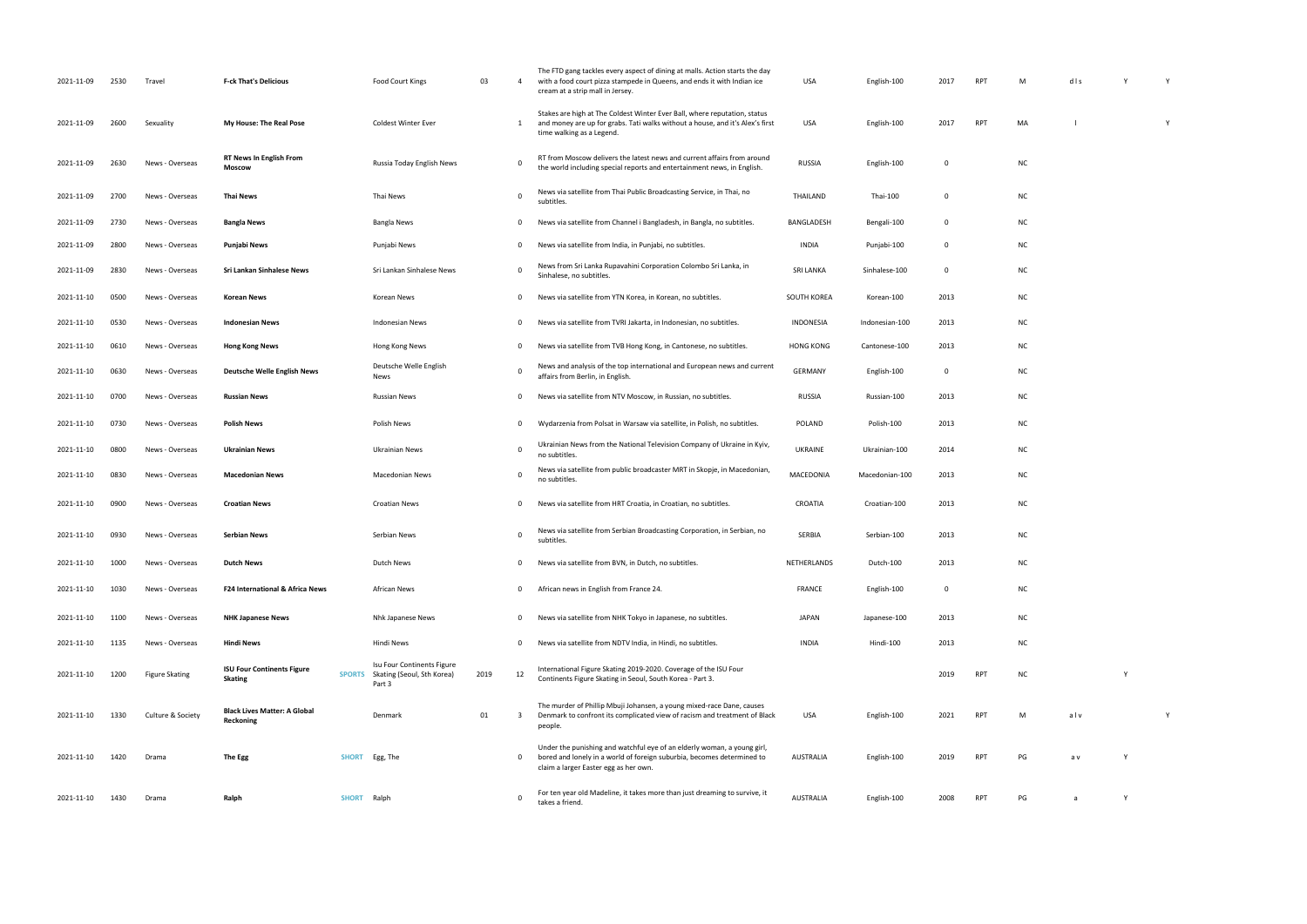| 2021-11-10 | 1440 | Cooking           | The Chefs' Line                                           |                              | Indian                                                   | 01   | 35             | Inside the kitchen of Indian restaurant Tonka, Maeve O'Meara and the<br>chefs' line will reminisce about the week and delve into delicious new<br>dishes. Apprentice Alyssa and Maeve get a lesson on how to shape Naan<br>bread from station chef Sundar. Sous chef Kaylene cooks carrot halwa and<br>executive chef Adam makes Tonka's most popular dish, the lamb curry.                                                                                                                                                                                                                           | AUSTRALIA          | English-100                                    | 2017 | <b>RPT</b> | G         |              |  |
|------------|------|-------------------|-----------------------------------------------------------|------------------------------|----------------------------------------------------------|------|----------------|-------------------------------------------------------------------------------------------------------------------------------------------------------------------------------------------------------------------------------------------------------------------------------------------------------------------------------------------------------------------------------------------------------------------------------------------------------------------------------------------------------------------------------------------------------------------------------------------------------|--------------------|------------------------------------------------|------|------------|-----------|--------------|--|
| 2021-11-10 | 1510 | Cooking           | The Chefs' Line                                           |                              | Lebanese                                                 | 01   | 36             | The home cooks this week share a love for Lebanese food. Tonight, they<br>will compete against Apprentice Chef Jonathon Lim, who didn't have any<br>knowledge of Lebanese cuisine before starting at Nour. Witness the<br>competition, camaraderie and spectacular skills of these talented cooks<br>and chefs. Who will make it to the end of the chefs' line?                                                                                                                                                                                                                                       | AUSTRALIA          | English-100                                    | 2017 | RPT        | PG        |              |  |
| 2021-11-10 | 1540 | News - Overseas   | <b>ABC America: World News</b><br>Tonight                 | <b>NEWS</b>                  | Abc America: World News<br>Tonight With David Muir       |      | $\Omega$       | America's number one network news bulletin with anchors David Muir<br>weekdays Whit Johnson Saturday edition and Linsey Davis Sunday edition.                                                                                                                                                                                                                                                                                                                                                                                                                                                         | USA                | English-100                                    | 0    |            | <b>NC</b> |              |  |
| 2021-11-10 | 1605 | News - Domestic   | <b>PBS Newshour</b>                                       | <b>NEWS</b>                  | <b>PBS Newshour</b>                                      |      | $\mathbf 0$    | Reviews and analysis of the day's news presented by Judy Woodruff for the<br>Public Broadcasting Service (PBS) in the United States.                                                                                                                                                                                                                                                                                                                                                                                                                                                                  | USA                | English-100                                    | 2012 | RPT        | <b>NC</b> |              |  |
| 2021-11-10 | 1705 | Variety           | Takeshi's Castle Indonesia                                |                              | Takeshi's Castle Indonesia<br>Series 4 Ep 8              | 04   | 8              | Reza Bukan is King Takeshi - the owner of a castle, the grounds of which he<br>fills with silly, but tough, games in an attempt to stop attacks from General<br>Fero.                                                                                                                                                                                                                                                                                                                                                                                                                                 | INDONESIA          | English-100                                    | 2019 | <b>RPT</b> | PG        | a            |  |
| 2021-11-10 | 1735 | Contemporary      | <b>Shortland Street</b>                                   | <b>New</b><br><b>Episode</b> | <b>Shortland Street Series 3</b><br>2021 Ep 259          | 03   | 259            | The hugely popular Kiwi soap is set around the goings-on at a fictional<br>Auckland hospital, and has a reputation for dealing with complex social<br>issues in an inclusive and engrossing way.                                                                                                                                                                                                                                                                                                                                                                                                      | <b>NEW ZEALAND</b> | English-100                                    | 2020 |            | PG        |              |  |
| 2021-11-10 | 1805 | Quiz              | RocKwiz                                                   |                              | Marlon Williams, Pieta<br>Brown & Tina Arena             | 12   | $\mathbf{q}$   | The Gershwin Room audience is spellbound by the pure beauty of the<br>voices of all three performers in this episode. New Zealand country singer<br>Marlon Williams who has just moved to Melbourne dazzles. American<br>singer songwriter Pieta Brown performs the title track of her most recent<br>album, 'Mercury' and joins Marlon for a memorable version of the much<br>loved John Prine song, 'The Speed Of The Sound Of Loneliness'. Tina Arena<br>performs 'Reset' and chats with Julia about her upcoming tour - in French,<br>English and Italian. Subtitled for increased clarification. | AUSTRALIA          | English-100                                    | 2014 | <b>RPT</b> | PG        |              |  |
| 2021-11-10 | 1905 | Quiz              | Jeopardy!                                                 |                              | Jeopardy Series 35 Ep 123                                | 35   | 123            | The late Alex Trebek hosts Jeopardy!, where the answers are revealed and<br>the contestants must guess the appropriate questions.                                                                                                                                                                                                                                                                                                                                                                                                                                                                     | USA                | English-100                                    | 2018 | RPT        | PG        |              |  |
| 2021-11-10 | 1930 | News - Domestic   | <b>NITV News Update</b>                                   | <b>NITV</b><br><b>Encore</b> | Nity News Update 2021<br>5min Viceland Version Ep<br>222 | 2021 | 222            | The latest news from the oldest living culture, NITV delivers Australian<br>stories from an Indigenous perspective.                                                                                                                                                                                                                                                                                                                                                                                                                                                                                   | <b>AUSTRALIA</b>   |                                                | 2021 |            | <b>NC</b> |              |  |
| 2021-11-10 | 1935 | Quiz              | 8 Out Of 10 Cats Does<br>Countdown                        |                              | 8 Out Of 10 Cats Does<br>Countdown Series 9 Ep 1         | 09   | <sup>1</sup>   | 8 Out Of 10 Cats Does Countdown is hosted by Jimmy Carr, with team<br>captains Sean Lock and Jon Richardson, and features Rachel Riley and Susie UNITED KINGDOM<br>Dent on maths and dictionary duty respectively.                                                                                                                                                                                                                                                                                                                                                                                    |                    | English-100                                    | 2016 |            | м         | $\mathsf{I}$ |  |
| 2021-11-10 | 2030 | Biography         | Leonardo Dicaprio: Most Wanted Premiere Leonardo Dicaprio |                              |                                                          |      |                | This documentary is a hero's journey that begins with a young boy in Los<br>Angeles who dreams his way to the top of Hollywood, quickly climbs it, and<br>then fights back against the image the film industry wants to impose on<br>him. Because he never wanted to be anyone other than himself.                                                                                                                                                                                                                                                                                                    | USA                | English-70; German-30                          | 2021 |            | M         |              |  |
| 2021-11-10 | 2130 | Drama             | <b>Gangs Of New York</b>                                  | <b>MOVIE</b>                 |                                                          |      | $\Omega$       | In 1862, Amsterdam Vallon returns to the Five Points area of New York City<br>seeking revenge against Bill the Butcher, his father's killer. Nominated for<br>10 Academy Awards in 2003. Directed by Martin Scorsese and stars<br>Leonardo DiCaprio, Daniel Day-Lewis and Cameron Diaz.                                                                                                                                                                                                                                                                                                               | <b>ITALY</b>       | English-96; Chinese<br>(Simplified)-2; Latin-2 | 2002 | <b>RPT</b> | MA        |              |  |
| 2021-11-10 | 2430 | News - Overseas   | <b>Vice News Tonight</b>                                  | <b>New</b><br>Episode 156    | Vice News Tonight 2021 Ep                                | 01   | 156            | VICE News Tonight cuts through the spin, disinformation, and punditry to<br>bring you in-depth coverage of the day's top stories, and fearless on-the-<br>ground reporting on the people, places, and voices you won't see<br>anywhere else.                                                                                                                                                                                                                                                                                                                                                          | <b>USA</b>         |                                                | 2021 |            | <b>NC</b> |              |  |
| 2021-11-10 | 2525 | Culture & Society | The Wrestlers                                             |                              | Best New Talent In America,<br>The                       | 01   | $\overline{2}$ | Few people have had a larger impact on pro wrestling than veteran<br>promoter Gabe Sapolsky. Damian follows Gabe's crew on an American tour<br>as he trains the next crop of superstars.                                                                                                                                                                                                                                                                                                                                                                                                              | CANADA             | English-100                                    | 2017 | RPT        | MA        | alvw         |  |
| 2021-11-10 | 2620 | Culture & Society | <b>Fanatics: The Deep End</b>                             |                              | Rare Plants                                              | 01   | -3             | Alice meets Jerry, a plant collector who is suspected of stealing a prized<br>cutting, and Enid, who cultivates rare plants in her backyard, attracting<br>thousands of online buyers.                                                                                                                                                                                                                                                                                                                                                                                                                | USA                | English-100                                    | 2020 | RPT        | PG        | a l          |  |

- AUSTRALIA ENGLISH-100 2017 RPT G Y Y Y Y
- AUSTRALIA English-100 2017 RPT PG Y
	-
	- white Johnson Saturday edition and Linsey Davis Sunday edition and Linsey Davis Sunday edition. USA English-100 O NC York 100 O NC York 100 O NC York 100 O NC York 100 O NC York 100 O NC York 100 O NC York 100 O NC York 10 Public Broadcasting States. USA English-100 2012 RPT NC Y
- INDONESIA English-100 2019 RPT PG a
	- $PG$ 
		-
		-
- the contestants must guess the appropriate questions. USA English-100 2018 RPT PG
	- $\overline{NC}$ UNITED KING AND SERVICE STATES OF A SERVICE STATES OF A SERVICE STATES OF A VEHICLE STATES OF A VEHICLE STATES
		-
		- USA English-70; German-30 2021 Million
	- (Simplified)<br>- RPT MA v Y Y Y Y
		- NC
		- RPT MA alvw Y
		- PH PG al Y
- 
- 
- 
- 
- 
- 
- 
- 
- 
- 
- 
-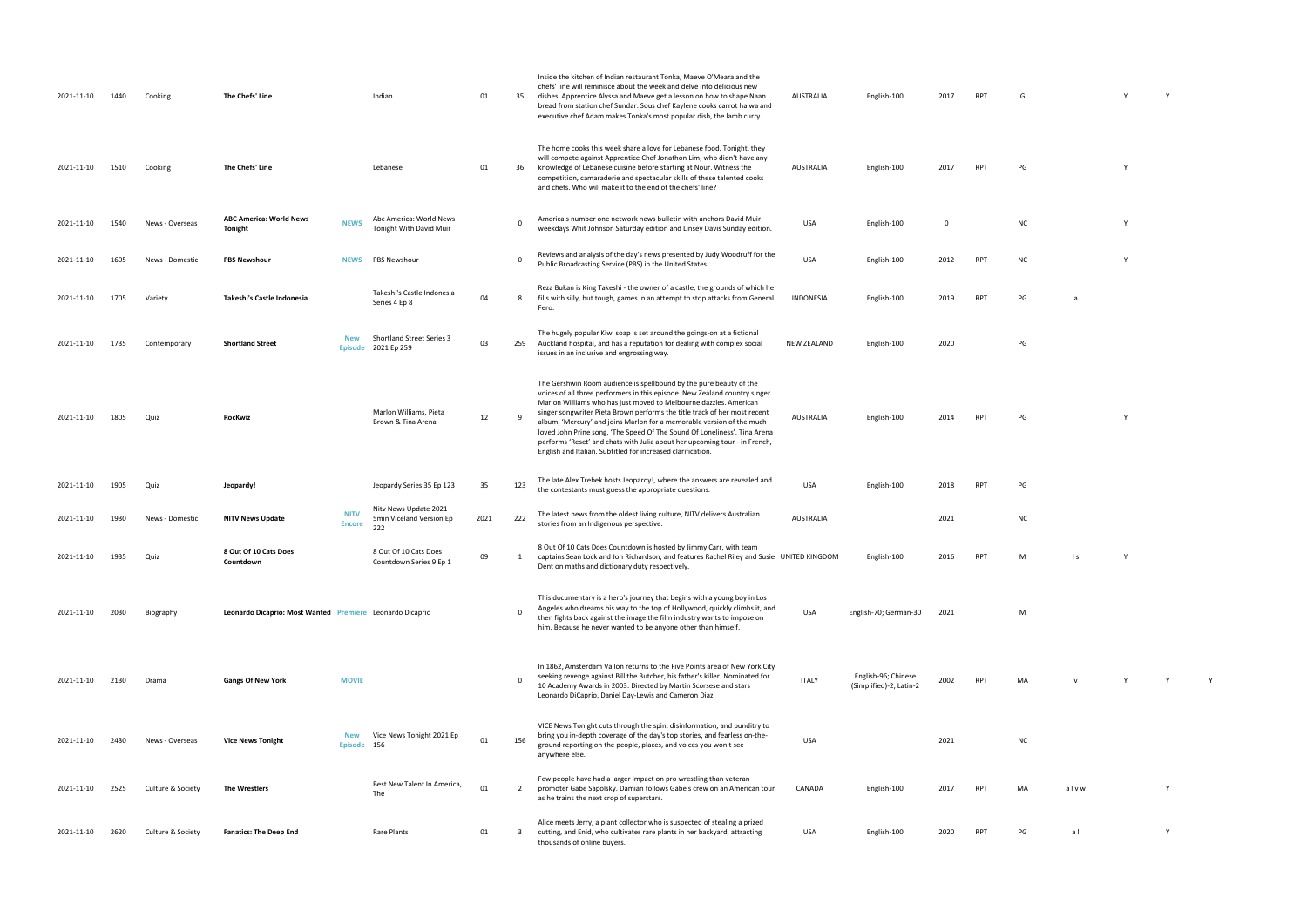International Figure Skating 2019-2020. <sup>2019</sup> RPT NC <sup>Y</sup> shift, and Luna works by day. SPAIN Spanish-100 <sup>2016</sup> RPT <sup>M</sup> l Y world to take their body care products seriously. USA English-100 <sup>2018</sup> RPT <sup>M</sup> a l Y <sup>Y</sup> passionate home cooks and chefs. Who will make it to the chefs' line? AUSTRALIA English-100 <sup>2017</sup> RPT <sup>G</sup> <sup>Y</sup> RPT G Y white Johnson Saturday edition and Linsey Davis Sunday edition and Linsey Davis Sunday edition. USA English-100 O NC York 100 NC York 100 NC York 100 NC York 100 NC York 100 NC York 100 NC York 100 NC York 100 NC York 100 PUBLIC BROADCASTING STATES. USA ENGLISH-100 2012 RPT NC Y

| 2021-11-10 | 2650 | News - Overseas       | France 24 News In English From<br>Paris             |               | France 24 English News                                             |      | $\Omega$       | International news and current affairs television from Paris, offering a<br>French perspective on world events, in English.                                                           | <b>FRANCE</b>      | English-100    | 0              |            | <b>NC</b> |
|------------|------|-----------------------|-----------------------------------------------------|---------------|--------------------------------------------------------------------|------|----------------|---------------------------------------------------------------------------------------------------------------------------------------------------------------------------------------|--------------------|----------------|----------------|------------|-----------|
| 2021-11-10 | 2700 | News - Overseas       | <b>Thai News</b>                                    |               | Thai News                                                          |      | $\Omega$       | News via satellite from Thai Public Broadcasting Service, in Thai, no<br>subtitles.                                                                                                   | THAILAND           | Thai-100       | $\mathbf 0$    |            | N0        |
| 2021-11-10 | 2730 | News - Overseas       | <b>Bangla News</b>                                  |               | <b>Bangla News</b>                                                 |      | 0              | News via satellite from Channel i Bangladesh, in Bangla, no subtitles.                                                                                                                | BANGLADESH         | Bengali-100    | 0              |            | N0        |
| 2021-11-10 | 2800 | News - Overseas       | Punjabi News                                        |               | Punjabi News                                                       |      | 0              | News via satellite from India, in Punjabi, no subtitles.                                                                                                                              | <b>INDIA</b>       | Punjabi-100    | 0              |            | <b>NC</b> |
| 2021-11-10 | 2830 | News - Overseas       | <b>Sri Lankan Sinhalese News</b>                    |               | Sri Lankan Sinhalese News                                          |      | 0              | News from Sri Lanka Rupavahini Corporation Colombo Sri Lanka, in<br>Sinhalese, no subtitles.                                                                                          | <b>SRI LANKA</b>   | Sinhalese-100  | $\overline{0}$ |            | <b>NC</b> |
| 2021-11-11 | 0500 | News - Overseas       | Korean News                                         |               | Korean News                                                        |      | 0              | News via satellite from YTN Korea, in Korean, no subtitles.                                                                                                                           | <b>SOUTH KOREA</b> | Korean-100     | 2013           |            | <b>NC</b> |
| 2021-11-11 | 0530 | News - Overseas       | <b>Indonesian News</b>                              |               | <b>Indonesian News</b>                                             |      | 0              | News via satellite from TVRI Jakarta, in Indonesian, no subtitles.                                                                                                                    | INDONESIA          | Indonesian-100 | 2013           |            | N0        |
| 2021-11-11 | 0610 | News - Overseas       | <b>Hong Kong News</b>                               |               | Hong Kong News                                                     |      | 0              | News via satellite from TVB Hong Kong, in Cantonese, no subtitles.                                                                                                                    | <b>HONG KONG</b>   | Cantonese-100  | 2013           |            | N0        |
| 2021-11-11 | 0630 | News - Overseas       | <b>Deutsche Welle English News</b>                  |               | Deutsche Welle English<br>News                                     |      | $\mathbf 0$    | News and analysis of the top international and European news and current<br>affairs from Berlin, in English.                                                                          | <b>GERMANY</b>     | English-100    | $\mathbf 0$    |            | <b>NC</b> |
| 2021-11-11 | 0700 | News - Overseas       | <b>Russian News</b>                                 |               | <b>Russian News</b>                                                |      | 0              | News via satellite from NTV Moscow, in Russian, no subtitles.                                                                                                                         | RUSSIA             | Russian-100    | 2013           |            | <b>NC</b> |
| 2021-11-11 | 0730 | News - Overseas       | <b>Polish News</b>                                  |               | Polish News                                                        |      | 0              | Wydarzenia from Polsat in Warsaw via satellite, in Polish, no subtitles.                                                                                                              | POLAND             | Polish-100     | 2013           |            | <b>NC</b> |
| 2021-11-11 | 0800 | News - Overseas       | <b>Maltese News</b>                                 |               | <b>Maltese News</b>                                                |      | $\mathbf 0$    | News from Public Broadcasting Services Limited, Malta, in Maltese, no<br>subtitles.                                                                                                   | <b>MALTA</b>       | Maltese-100    | 2013           |            | <b>NC</b> |
| 2021-11-11 | 0830 | News - Overseas       | <b>Macedonian News</b>                              |               | Macedonian News                                                    |      | 0              | News via satellite from public broadcaster MRT in Skopje, in Macedonian,<br>no subtitles.                                                                                             | MACEDONIA          | Macedonian-100 | 2013           |            | <b>NC</b> |
| 2021-11-11 | 0900 | News - Overseas       | <b>Croatian News</b>                                |               | <b>Croatian News</b>                                               |      | 0              | News via satellite from HRT Croatia, in Croatian, no subtitles.                                                                                                                       | CROATIA            | Croatian-100   | 2013           |            | N0        |
| 2021-11-11 | 0930 | News - Overseas       | <b>Serbian News</b>                                 |               | Serbian News                                                       |      | 0              | News via satellite from Serbian Broadcasting Corporation, in Serbian, no<br>subtitles.                                                                                                | SERBIA             | Serbian-100    | 2013           |            | <b>NC</b> |
| 2021-11-11 | 1000 | News - Overseas       | <b>Dutch News</b>                                   |               | Dutch News                                                         |      | 0              | News via satellite from BVN, in Dutch, no subtitles.                                                                                                                                  | NETHERLANDS        | Dutch-100      | 2013           |            | N0        |
| 2021-11-11 | 1030 | News - Overseas       | Somali News                                         |               | Somali News                                                        |      | 0              | News via satellite from Universal TV as broadcast in Somalia (Mogadishu),<br>in Somali, no subtitles.                                                                                 | SOMALIA            | Somali-100     | 0              |            | <b>NC</b> |
| 2021-11-11 | 1100 | News - Overseas       | <b>NHK Japanese News</b>                            |               | Nhk Japanese News                                                  |      | 0              | News via satellite from NHK Tokyo in Japanese, no subtitles.                                                                                                                          | <b>JAPAN</b>       | Japanese-100   | 2013           |            | <b>NC</b> |
| 2021-11-11 | 1135 | News - Overseas       | <b>Hindi News</b>                                   |               | Hindi News                                                         |      | 0              | News via satellite from NDTV India, in Hindi, no subtitles.                                                                                                                           | <b>INDIA</b>       | Hindi-100      | 2013           |            | <b>NC</b> |
| 2021-11-11 | 1200 | <b>Figure Skating</b> | <b>ISU Four Continents Figure</b><br><b>Skating</b> | <b>SPORTS</b> | Isu Four Continents Figure<br>Skating (Seoul, Sth Korea)<br>Part 4 | 2019 | 13             | Coverage of the ISU European Figure Skating in Seoul, South Korea - Part 4.<br>International Figure Skating 2019-2020.                                                                |                    |                | 2019           | <b>RPT</b> | <b>NC</b> |
| 2021-11-11 | 1330 | Drama                 | Timecode                                            | <b>SHORT</b>  | Timecode                                                           |      | $\mathbf 0$    | Luna and Diego are the parking lot security guards. Diego does the night<br>shift, and Luna works by day.                                                                             | SPAIN              | Spanish-100    | 2016           | <b>RPT</b> | M         |
| 2021-11-11 | 1350 | Culture & Society     | Hustle                                              |               | Taboo Down There                                                   | 01   | $\overline{4}$ | John Henry works with the founders of Fur to help them get the business<br>world to take their body care products seriously.                                                          | <b>USA</b>         | English-100    | 2018           | <b>RPT</b> | М         |
| 2021-11-11 | 1440 | Cooking               | The Chefs' Line                                     |               | Lebanese                                                           | 01   | 37             | Watch station chef Lily from Lebanese restaurant Nour go up against three<br>passionate home cooks and chefs. Who will make it to the chefs' line?                                    | <b>AUSTRALIA</b>   | English-100    | 2017           | <b>RPT</b> | G         |
| 2021-11-11 | 1510 | Cooking               | The Chefs' Line                                     |               | Lebanese                                                           | 01   | 38             | Sous chef Ran Kimelfeld takes on two passionate home cooks. He's<br>experimental with food and always knew he wanted to be a chef. Who will<br>make it to the end of the chefs' line? | AUSTRALIA          | English-100    | 2017           | RPT        | G         |
| 2021-11-11 | 1540 | News - Overseas       | <b>ABC America: World News</b><br>Tonight           | <b>NEWS</b>   | Abc America: World News<br>Tonight With David Muir                 |      | 0              | America's number one network news bulletin with anchors David Muir<br>weekdays Whit Johnson Saturday edition and Linsey Davis Sunday edition.                                         | <b>USA</b>         | English-100    | $\mathbf 0$    |            | <b>NC</b> |
| 2021-11-11 | 1605 | News - Domestic       | <b>PBS Newshour</b>                                 | <b>NEWS</b>   | PBS Newshour                                                       |      | $\mathbf 0$    | Reviews and analysis of the day's news presented by Judy Woodruff for the<br>Public Broadcasting Service (PBS) in the United States.                                                  | <b>USA</b>         | English-100    | 2012           | RPT        | <b>NC</b> |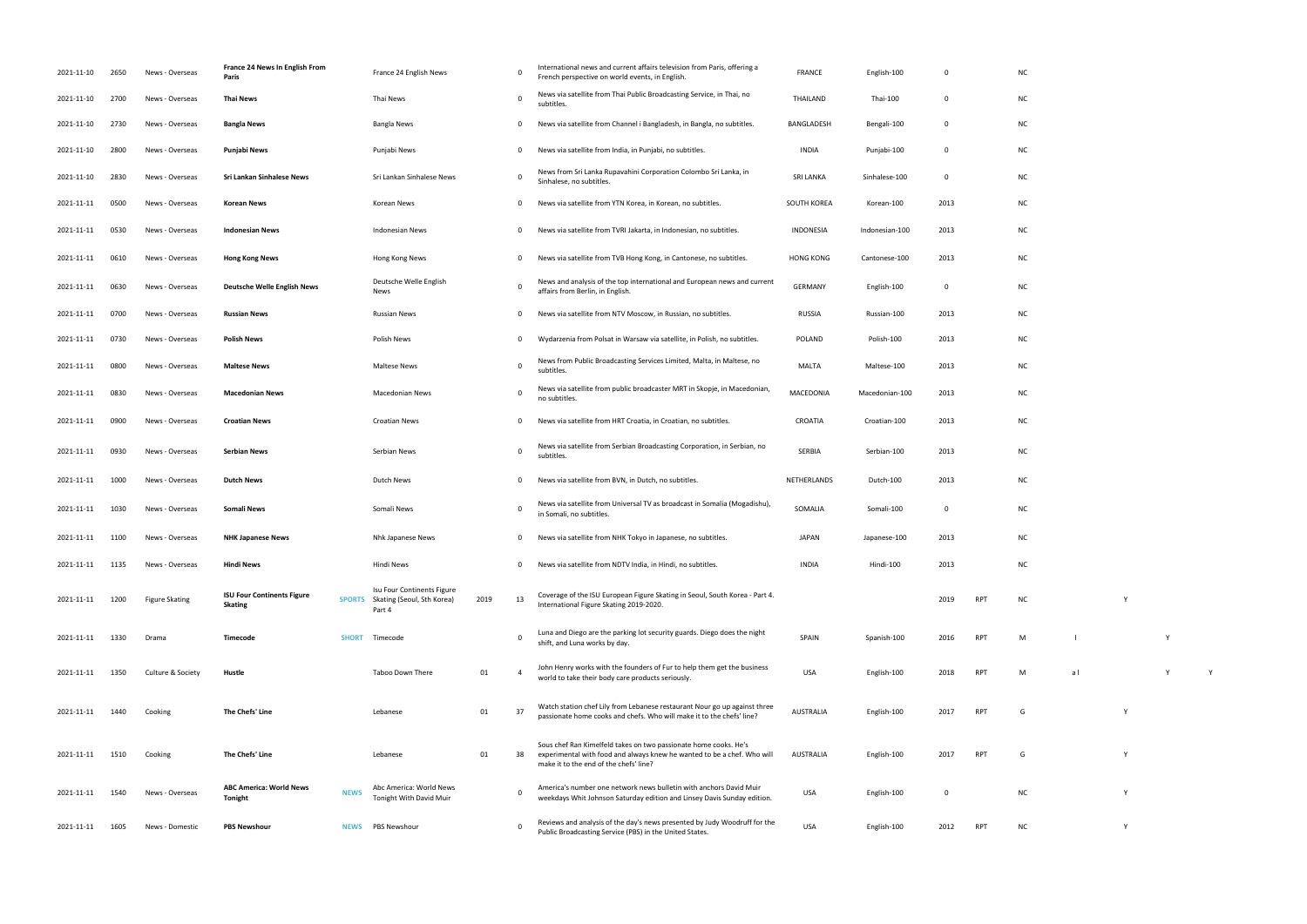the hit series and the hit series of the hit series. USA English-100 2020 M a l V and the Hit series of the Hi<br>The Hit series of the Hit series of the Hit series of the Hit series of the Hit series of the Hit series of th<br>

| 2021-11-11 | 1705 | Variety                | Takeshi's Castle Indonesia         |                                                | Takeshi's Castle Indonesia<br>Series 4 Ep 9              | 04   | 9                       | Reza Bukan is King Takeshi - the owner of a castle, the grounds of which he<br>fills with silly, but tough, games in an attempt to stop attacks from General<br>Fero.                                                                                                                                                                                                                                                                                                                                                                                                                            | <b>INDONESIA</b>   | English-100 | 2019 | <b>RPT</b> | PG        | a               |   |   |
|------------|------|------------------------|------------------------------------|------------------------------------------------|----------------------------------------------------------|------|-------------------------|--------------------------------------------------------------------------------------------------------------------------------------------------------------------------------------------------------------------------------------------------------------------------------------------------------------------------------------------------------------------------------------------------------------------------------------------------------------------------------------------------------------------------------------------------------------------------------------------------|--------------------|-------------|------|------------|-----------|-----------------|---|---|
| 2021-11-11 | 1735 | Contemporary           | <b>Shortland Street</b>            | New                                            | <b>Shortland Street Series 3</b><br>Episode 2021 Ep 260  | 03   | 260                     | The hugely popular Kiwi soap is set around the goings-on at a fictional<br>Auckland hospital, and has a reputation for dealing with complex social<br>issues in an inclusive and engrossing way.                                                                                                                                                                                                                                                                                                                                                                                                 | <b>NEW ZEALAND</b> | English-100 | 2020 |            | PG        |                 |   |   |
| 2021-11-11 | 1805 | Quiz                   | RocKwiz                            |                                                | Colleen Hewitt, Mikelangelo<br>& Megan Washington        | 12   | 10                      | Queen of Pop in 1972 and 1973, celebrated stage actress and all round<br>Australian legend Colleen Hewett joins the leader of the Black Sea<br>Gentlemen, Mikelangelo, in this exciting episode. Mikelangelo, also known<br>as the Balkan Elvis, and Colleen, with backing vocals by the Wolfgramm<br>Sisters, closes the show with a seventies' classic from The Brotherhood Of<br>Man, 'United We Stand'. One of the regular performers from our 2010<br>national tour, Megan Washington, is back with a new album and she<br>performs 'Limitless', the second single from that album.         | <b>AUSTRALIA</b>   | English-100 | 2014 | RPT        | PG        |                 |   |   |
| 2021-11-11 | 1905 | Quiz                   | Jeopardy!                          | <b>SBS</b><br><b>Encore</b>                    | Jeopardy Series 35 Ep 124                                | 35   | 124                     | The late Alex Trebek hosts Jeopardy!, where the answers are revealed and<br>the contestants must guess the appropriate questions.                                                                                                                                                                                                                                                                                                                                                                                                                                                                | <b>USA</b>         | English-100 | 2018 | <b>RPT</b> | PG        |                 |   |   |
| 2021-11-11 | 1930 | News - Domestic        | <b>NITV News Update</b>            | <b>NITV</b><br><b>Encore</b>                   | Nitv News Update 2021<br>5min Viceland Version Ep<br>223 | 2021 | 223                     | The latest news from the oldest living culture, NITV delivers Australian<br>stories from an Indigenous perspective.                                                                                                                                                                                                                                                                                                                                                                                                                                                                              | <b>AUSTRALIA</b>   |             | 2021 |            | <b>NC</b> |                 |   |   |
| 2021-11-11 | 1935 | Quiz                   | 8 Out Of 10 Cats Does<br>Countdown |                                                | 8 Out Of 10 Cats Does<br>Countdown Series 9 Ep 2         | 09   | 2                       | 8 Out Of 10 Cats Does Countdown is hosted by Jimmy Carr, with team<br>captains Sean Lock and Jon Richardson, and features Rachel Riley and Susie UNITED KINGDOM<br>Dent on maths and dictionary duty respectively.                                                                                                                                                                                                                                                                                                                                                                               |                    | English-100 | 2016 | <b>RPT</b> | M         | $\vert s \vert$ | Y |   |
| 2021-11-11 | 2030 | History                | The Curse Of Oak Island            | <b>New</b><br><b>Episode</b>                   | Top 25 Moments Part 2, The                               | 07   | 6                       | Host Matty Blake counts down the 'Top 25 Moments' from the first six<br>seasons of The Curse of Oak Island.                                                                                                                                                                                                                                                                                                                                                                                                                                                                                      | <b>USA</b>         | English-100 | 2020 |            | M         | al              |   | Y |
| 2021-11-11 | 2120 | History                | The Curse Of Oak Island            | <b>New</b>                                     | Top 25 Moments You Never<br>Episode Saw Part 1, The      | 07   | $\overline{7}$          | Host Matty Blake counts down the 'Top 25 Moments You Never Saw' from<br>the hit series.                                                                                                                                                                                                                                                                                                                                                                                                                                                                                                          | <b>USA</b>         | English-100 | 2020 |            | M         | al              |   | Y |
| 2021-11-11 | 2210 | Culture & Society      | <b>The Source</b>                  | <b>New</b><br><b>Series</b><br><b>Premiere</b> | La Tormenta                                              | 01   | $\overline{\mathbf{1}}$ | A team of paramedics in Mexico City are better prepared than anyone for<br>the COVID-19 pandemic, with top-of-the-line equipment, like high-tech<br>capsules for infectious patients. But as the virus begins to surge through<br>the city, Mexico's underfunded healthcare system can't cope with the<br>volume of patients and even private hospitals quickly reach capacity. As<br>politicians downplay the severity of the situation, the paramedics find<br>themselves in impossible situations, stuck transporting patients with<br>nowhere to go as they put their own lives on the line. | <b>USA</b>         | English-100 | 2021 |            |           |                 |   |   |
| 2021-11-11 | 2300 | <b>Current Affairs</b> | The Feed                           | <b>SBS</b><br><b>Encore</b>                    | Feed 2021 Ep, The 31                                     | 2021 | 31                      | The island looks like paradise, but it hides a lethal secret. Meet the<br>Aboriginal mayor fighting to re-open a pub in his community to prevent<br>the scourge of deadly homebrew alcohol. Mornington Island in North<br>Queensland seems like an idyllic location, but addiction to homebrew<br>alcohol in what should be a dry community is sending residents to an early<br>grave. But is re-opening the pub really the answer?                                                                                                                                                              | <b>AUSTRALIA</b>   | English-100 | 2021 | RPT        | <b>NC</b> |                 |   |   |
| 2021-11-11 | 2330 | News - Overseas        | <b>Vice News Tonight</b>           | New<br><b>Episode</b>                          | Vice News Tonight 2021 Ep<br>157                         | 01   | 157                     | VICE News Tonight cuts through the spin, disinformation, and punditry to<br>bring you in-depth coverage of the day's top stories, and fearless on-the-<br>ground reporting on the people, places, and voices you won't see<br>anywhere else.                                                                                                                                                                                                                                                                                                                                                     | <b>USA</b>         |             | 2021 |            | <b>NC</b> |                 |   |   |
| 2021-11-11 | 2420 | Period                 | <b>Vikings</b>                     |                                                | What Happens In The Cave                                 | 05   | 19                      | Ubbe is forced into hand-to-hand combat. Floki reaches new depths and is<br>met by a shocking sight. Bjorn sets off for Scandinavia with an old rival.                                                                                                                                                                                                                                                                                                                                                                                                                                           | <b>USA</b>         | English-100 | 2017 | <b>RPT</b> | MA        |                 |   |   |
| 2021-11-11 | 2510 | Period                 | <b>Vikings</b>                     |                                                | Ragnarok                                                 | 05   | 20                      | A new battle for Kattegat is on and only the gods know who will emerge<br>victorious.                                                                                                                                                                                                                                                                                                                                                                                                                                                                                                            | <b>USA</b>         | English-100 | 2017 | <b>RPT</b> | MA        | a v             | Υ |   |
| 2021-11-11 | 2600 | Sexuality              | My House: The Real Pose            |                                                | Team Tati                                                |      | 2                       | Tati struggles with her decision to leave The House of Mugler, and now<br>must navigate Ballroom on her own. The Muglers hold a house meeting to<br>discuss Tati's exit.                                                                                                                                                                                                                                                                                                                                                                                                                         | USA                | English-100 | 2017 | RPT        | M         | $\mathsf{I}$ s  |   | Y |
| 2021-11-11 | 2625 | News - Overseas        | <b>Deutsche Welle English News</b> |                                                | Deutsche Welle English<br>News                           |      | $\Omega$                | News and analysis of the top international and European news and current<br>affairs from Berlin, in English.                                                                                                                                                                                                                                                                                                                                                                                                                                                                                     | <b>GERMANY</b>     | English-100 | 0    |            | <b>NC</b> |                 |   |   |

| PG | a |
|----|---|
|    |   |
|    |   |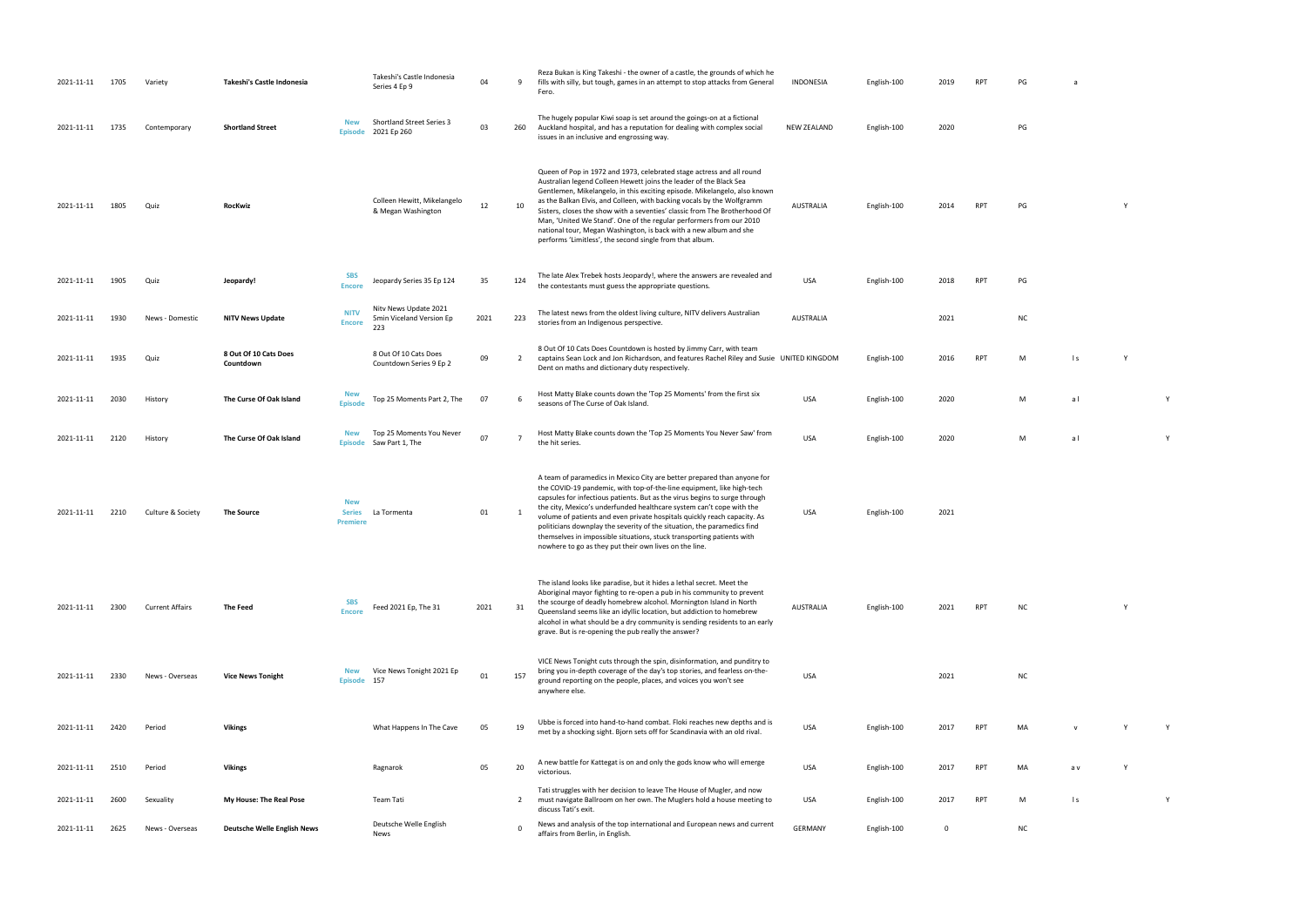| 2021-11-11      | 2700 | News - Overseas | <b>Thai News</b>                                                         | Thai News                                                               |      | 0               | News via satellite from Thai Public Broadcasting Service, in Thai, no<br>subtitles.                                                                                                                                                                                                                                                                                                                                                                                                                                                                                             | THAILAND                  | Thai-100       | 0    |            | <b>NC</b> |  |
|-----------------|------|-----------------|--------------------------------------------------------------------------|-------------------------------------------------------------------------|------|-----------------|---------------------------------------------------------------------------------------------------------------------------------------------------------------------------------------------------------------------------------------------------------------------------------------------------------------------------------------------------------------------------------------------------------------------------------------------------------------------------------------------------------------------------------------------------------------------------------|---------------------------|----------------|------|------------|-----------|--|
| 2021-11-11      | 2730 | News - Overseas | <b>Bangla News</b>                                                       | Bangla News                                                             |      | $\mathbf{0}$    | News via satellite from Channel i Bangladesh, in Bangla, no subtitles.                                                                                                                                                                                                                                                                                                                                                                                                                                                                                                          | BANGLADESH                | Bengali-100    | 0    |            | <b>NC</b> |  |
| 2021-11-11      | 2800 | News - Overseas | Punjabi News                                                             | Punjabi News                                                            |      | $\mathbf{0}$    | News via satellite from India, in Punjabi, no subtitles.                                                                                                                                                                                                                                                                                                                                                                                                                                                                                                                        | <b>INDIA</b>              | Punjabi-100    | 0    |            | <b>NC</b> |  |
| 2021-11-11      | 2830 | News - Overseas | Sri Lankan Sinhalese News                                                | Sri Lankan Sinhalese News                                               |      | 0               | News from Sri Lanka Rupavahini Corporation Colombo Sri Lanka, in<br>Sinhalese, no subtitles.                                                                                                                                                                                                                                                                                                                                                                                                                                                                                    | <b>SRI LANKA</b>          | Sinhalese-100  | 0    |            | <b>NC</b> |  |
| 2021-11-12      | 0500 | News - Overseas | <b>Korean News</b>                                                       | Korean News                                                             |      | $\mathbf{0}$    | News via satellite from YTN Korea, in Korean, no subtitles.                                                                                                                                                                                                                                                                                                                                                                                                                                                                                                                     | SOUTH KOREA               | Korean-100     | 2013 |            | <b>NC</b> |  |
| 2021-11-12      | 0530 | News - Overseas | <b>Indonesian News</b>                                                   | <b>Indonesian News</b>                                                  |      | $\mathbf{0}$    | News via satellite from TVRI Jakarta, in Indonesian, no subtitles.                                                                                                                                                                                                                                                                                                                                                                                                                                                                                                              | INDONESIA                 | Indonesian-100 | 2013 |            | <b>NC</b> |  |
| 2021-11-12      | 0610 | News - Overseas | <b>Hong Kong News</b>                                                    | Hong Kong News                                                          |      | $\mathbf{0}$    | News via satellite from TVB Hong Kong, in Cantonese, no subtitles.                                                                                                                                                                                                                                                                                                                                                                                                                                                                                                              | <b>HONG KONG</b>          | Cantonese-100  | 2013 |            | <b>NC</b> |  |
| 2021-11-12      | 0630 | News - Overseas | <b>Deutsche Welle English News</b>                                       | Deutsche Welle English<br>News                                          |      | $\mathbf 0$     | News and analysis of the top international and European news and current<br>affairs from Berlin, in English.                                                                                                                                                                                                                                                                                                                                                                                                                                                                    | <b>GERMANY</b>            | English-100    | 0    |            | <b>NC</b> |  |
| 2021-11-12      | 0700 | News - Overseas | <b>Russian News</b>                                                      | <b>Russian News</b>                                                     |      | 0               | News via satellite from NTV Moscow, in Russian, no subtitles.                                                                                                                                                                                                                                                                                                                                                                                                                                                                                                                   | RUSSIA                    | Russian-100    | 2013 |            | <b>NC</b> |  |
| 2021-11-12      | 0730 | News - Overseas | <b>Polish News</b>                                                       | Polish News                                                             |      | 0               | Wydarzenia from Polsat in Warsaw via satellite, in Polish, no subtitles.                                                                                                                                                                                                                                                                                                                                                                                                                                                                                                        | <b>POLAND</b>             | Polish-100     | 2013 |            | <b>NC</b> |  |
| 2021-11-12      | 0800 | News - Overseas | <b>Bosnian News</b>                                                      | <b>Bosnian News</b>                                                     |      | 0               | News via satellite from Radio-Televizija Bosne i Hercegovine, Bosnia.                                                                                                                                                                                                                                                                                                                                                                                                                                                                                                           | BOSNIA AND<br>HERZEGOVINA | Bosnian-100    | 0    |            | <b>NC</b> |  |
| 2021-11-12      | 0830 | News - Overseas | <b>Macedonian News</b>                                                   | Macedonian News                                                         |      | $\mathbf 0$     | News via satellite from public broadcaster MRT in Skopje, in Macedonian,<br>no subtitles.                                                                                                                                                                                                                                                                                                                                                                                                                                                                                       | MACEDONIA                 | Macedonian-100 | 2013 |            | <b>NC</b> |  |
| 2021-11-12      | 0900 | News - Overseas | <b>Croatian News</b>                                                     | Croatian News                                                           |      | 0               | News via satellite from HRT Croatia, in Croatian, no subtitles.                                                                                                                                                                                                                                                                                                                                                                                                                                                                                                                 | CROATIA                   | Croatian-100   | 2013 |            | <b>NC</b> |  |
| 2021-11-12      | 0930 | News - Overseas | <b>Serbian News</b>                                                      | Serbian News                                                            |      | 0               | News via satellite from Serbian Broadcasting Corporation, in Serbian, no<br>subtitles.                                                                                                                                                                                                                                                                                                                                                                                                                                                                                          | SERBIA                    | Serbian-100    | 2013 |            | <b>NC</b> |  |
| 2021-11-12      | 1000 | News - Overseas | <b>Dutch News</b>                                                        | Dutch News                                                              |      | 0               | News via satellite from BVN, in Dutch, no subtitles.                                                                                                                                                                                                                                                                                                                                                                                                                                                                                                                            | NETHERLANDS               | Dutch-100      | 2013 |            | <b>NC</b> |  |
| 2021-11-12      | 1030 | News - Overseas | <b>Armenian News</b>                                                     | <b>Armenian News</b>                                                    |      | $\mathbf 0$     | News via satellite from Channel H1 Armenia (Yerevan), in Armenian, no<br>subtitles.                                                                                                                                                                                                                                                                                                                                                                                                                                                                                             | ARMENIA                   | Armenian-100   | 2014 |            | <b>NC</b> |  |
| 2021-11-12      | 1100 | News - Overseas | <b>NHK Japanese News</b>                                                 | Nhk Japanese News                                                       |      | 0               | News via satellite from NHK Tokyo in Japanese, no subtitles.                                                                                                                                                                                                                                                                                                                                                                                                                                                                                                                    | JAPAN                     | Japanese-100   | 2013 |            | <b>NC</b> |  |
| 2021-11-12 1135 |      | News - Overseas | <b>Hindi News</b>                                                        | Hindi News                                                              |      | 0               | News via satellite from NDTV India, in Hindi, no subtitles.                                                                                                                                                                                                                                                                                                                                                                                                                                                                                                                     | <b>INDIA</b>              | Hindi-100      | 2013 |            | <b>NC</b> |  |
| 2021-11-12      | 1200 | Quiz            | RocKwiz                                                                  | Continental Robert, Ms<br>Murphy & Suze Demarchi                        | 12   | $5\overline{)}$ | In 2013, Ms Murphy made all four red chairs turn on The Voice. In 2014,<br>she raises the roof at The Gershwin Room, performing 'Ritual Union' with<br>the Rockwiz Orchestra and our trusty horn players, Paul Williamson and<br>Ross Irwin. Former leader of The Dynamic Hepnotics, 'Continental' Robert<br>Susz, lays down some tasty harmonica and had the room rocking to 'The<br>Hepno Beat'. Lead singer of The Baby Animals, Suze DeMarchi performs a<br>new song and Robert and Ms Murphy finishes up with a slice of sweet<br>Southern Soul called 'I Can't Stand It'. | <b>AUSTRALIA</b>          | English-100    | 2014 | <b>RPT</b> | M         |  |
| 2021-11-12      | 1300 | Gymnastics      | <b>Rhythmic Gymnastics World Cup</b><br><b>SPORTS</b><br><b>Tashkent</b> | Gymnastics: Rhythmic<br><b>Gymnastics World Cup</b><br>Series, Tashkent | 2020 | 10              | All the best moments and highlights from the Rhythmic Gymnastics World<br>Cup Series, Tashkent. International Gymnastics 2021.                                                                                                                                                                                                                                                                                                                                                                                                                                                  |                           |                | 2020 | <b>RPT</b> | <b>NC</b> |  |
| 2021-11-12      | 1435 | Cooking         | The Chefs' Line                                                          | Lebanese                                                                | 01   | 39              | Watch Executive Chef Roy from Lebanese restaurant Nour go up against<br>this week's best home cook. This is the ultimate David vs Goliath battle.<br>Can the passion of a home cook beat a professional chef?                                                                                                                                                                                                                                                                                                                                                                   | <b>AUSTRALIA</b>          | English-100    | 2017 | <b>RPT</b> | G         |  |
| 2021-11-12      | 1505 | Cooking         | The Chefs' Line                                                          | Lebanese                                                                | 01   | 40              | Inside the kitchen of modern Lebanese restaurant Nour, Maeve O'Meara<br>and the chefs' line will reminisce about the week and delve into delicious<br>new dishes. Executive chef Roy makes a duck shawarma and camel<br>sambusak. Apprentice Jonathon shows how to make a Lebanese bombe<br>alaska. Home cook Mary is challenged to make a modern fatteh.                                                                                                                                                                                                                       | AUSTRALIA                 | English-100    | 2017 | <b>RPT</b> | G         |  |

RPT M l Y RPT G Y RPT G Y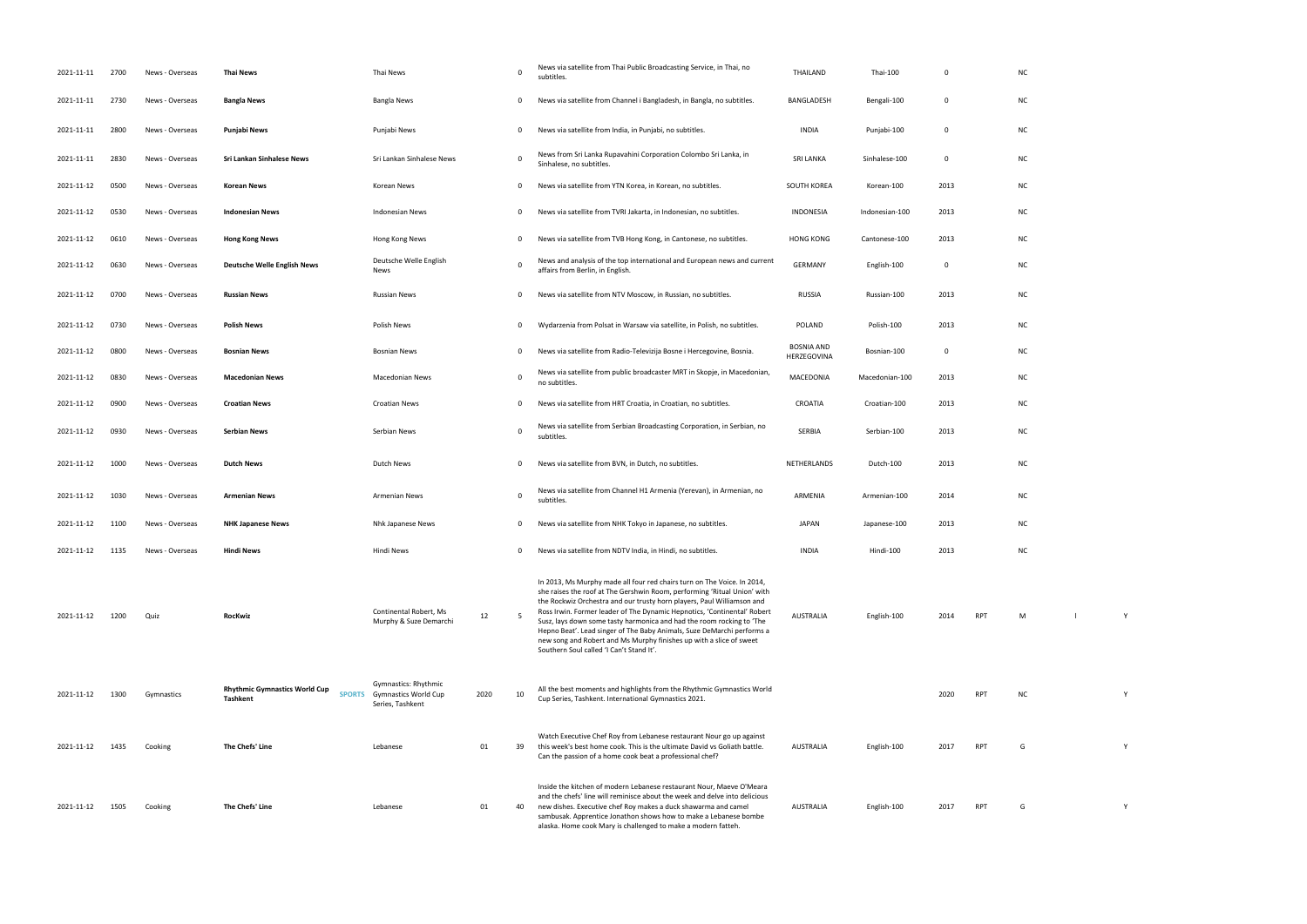| 2021-11-12 | 1535 | News - Overseas    | <b>ABC America: World News</b><br><b>Tonight</b>      | <b>NEWS</b>                  | Abc America: World News<br>Tonight With David Muir       |      | - 0          | America's number one network news bulletin with anchors David Muir<br>weekdays Whit Johnson Saturday edition and Linsey Davis Sunday edition.                                                                                                                                                                                                                                                                                                                                                                                                                        | <b>USA</b>         | English-100              | 0    |            | <b>NC</b> |     |  |
|------------|------|--------------------|-------------------------------------------------------|------------------------------|----------------------------------------------------------|------|--------------|----------------------------------------------------------------------------------------------------------------------------------------------------------------------------------------------------------------------------------------------------------------------------------------------------------------------------------------------------------------------------------------------------------------------------------------------------------------------------------------------------------------------------------------------------------------------|--------------------|--------------------------|------|------------|-----------|-----|--|
| 2021-11-12 | 1605 | News - Domestic    | <b>PBS Newshour</b>                                   | <b>NEWS</b>                  | PBS Newshour                                             |      | $\Omega$     | Reviews and analysis of the day's news presented by Judy Woodruff for the<br>Public Broadcasting Service (PBS) in the United States.                                                                                                                                                                                                                                                                                                                                                                                                                                 | USA                | English-100              | 2012 | <b>RPT</b> | <b>NC</b> |     |  |
| 2021-11-12 | 1705 | Variety            | Takeshi's Castle Indonesia                            |                              | Takeshi's Castle Indonesia<br>Series 4 Ep 10             | 04   | 10           | Reza Bukan is King Takeshi - the owner of a castle, the grounds of which he<br>fills with silly, but tough, games in an attempt to stop attacks from General<br>Fero.                                                                                                                                                                                                                                                                                                                                                                                                | <b>INDONESIA</b>   | English-100              | 2019 | <b>RPT</b> | PG        | a   |  |
| 2021-11-12 | 1735 | Contemporary       | <b>Shortland Street</b>                               | <b>New</b><br><b>Episode</b> | Shortland Street Series 3<br>2021 Ep 261                 | 03   | 261          | The hugely popular Kiwi soap is set around the goings-on at a fictional<br>Auckland hospital, and has a reputation for dealing with complex social<br>issues in an inclusive and engrossing way.                                                                                                                                                                                                                                                                                                                                                                     | <b>NEW ZEALAND</b> | English-100              | 2020 |            | PG        |     |  |
| 2021-11-12 | 1805 | Quiz               | RocKwiz                                               |                              | Garland Jeffreys, Kira Puru &<br>Sally Seltmann          | 12   | 11           | A classic RocKwiz episode where legendary New York singer, Garland<br>Jeffreys, meets a feisty youngster from Newcastle, Kira Puru. Garland sings<br>his signature song, 'Wild In the Streets' and tells of his 50 year friendship<br>with Lou Reed, while Kira sings the theme from 'Redfern Now' and charms<br>the room with her great sense of humour. Sally Seltmann performs a song<br>from her new album, 'Hey Daydreamer', before Garland, Kira and the<br>Wolfgramm Sisters close the show with a smouldering version of a Rolling<br>Stones song from 1978. | <b>AUSTRALIA</b>   | English-100              | 2014 | <b>RPT</b> | PG        |     |  |
| 2021-11-12 | 1905 | Quiz               | Jeopardy!                                             | <b>SBS</b><br><b>Encore</b>  | Jeopardy Series 35 Ep 125                                | 35   | 125          | The late Alex Trebek hosts Jeopardy!, where the answers are revealed and<br>the contestants must guess the appropriate questions.                                                                                                                                                                                                                                                                                                                                                                                                                                    | <b>USA</b>         | English-100              | 2018 | <b>RPT</b> | PG        |     |  |
| 2021-11-12 | 1930 | News - Domestic    | <b>NITV News Update</b>                               | <b>NITV</b><br><b>Encore</b> | Nity News Update 2021<br>5min Viceland Version Ep<br>224 | 2021 | 224          | The latest news from the oldest living culture, NITV delivers Australian<br>stories from an Indigenous perspective.                                                                                                                                                                                                                                                                                                                                                                                                                                                  | <b>AUSTRALIA</b>   |                          | 2021 |            | <b>NC</b> |     |  |
| 2021-11-12 | 1935 | Quiz               | 8 Out Of 10 Cats Does<br>Countdown                    |                              | 8 Out Of 10 Cats Does<br>Countdown Series 9 Ep 3         | 09   | $\mathbf{R}$ | 8 Out Of 10 Cats Does Countdown is hosted by Jimmy Carr, with team<br>captains Sean Lock and Jon Richardson, and features Rachel Riley and Susie UNITED KINGDOM<br>Dent on maths and dictionary duty respectively.                                                                                                                                                                                                                                                                                                                                                   |                    | English-100              | 2016 | <b>RPT</b> | м         | als |  |
| 2021-11-12 | 2030 | Culture & Society  | Hoarders                                              | <b>New</b><br><b>Episode</b> | Norman / Linda                                           | 05   |              | Ever since Linda's husband died 10 years ago, she has been adding to a<br>hoard that has now spiralled out of control. Her two grown sons living with<br>her, Andre and Shaun, do nothing about it and just mooch off her. Each<br>family member blames the other for not cleaning - causing a toxic three-<br>way in the house. Meanwhile, Linda is bringing more stuff into the house<br>and has issues throwing things out.                                                                                                                                       | USA                | English-100              | 2012 |            | M         |     |  |
| 2021-11-12 | 2120 | Sexuality          | <b>Monica And Sex</b>                                 | <b>Final</b><br>Episode 8    | Monica And Sex Series 1 Ep                               | 01   |              | Back in Spain, the singer surprises everyone with a curious initiative and a<br>special musical epilogue.                                                                                                                                                                                                                                                                                                                                                                                                                                                            | SPAIN              | Spanish-97; Portuguese-3 | 2019 |            | MA        |     |  |
| 2021-11-12 | 2225 | Culture & Society  | Hear Me Out                                           | <b>New</b><br><b>Episode</b> | Stoya                                                    | 01   | 3            | Most have spent the pandemic masked, but porn star Stoya has been<br>stripping down - safely. Isobel navigates Stoya's journey from mainstream<br>porn darling to empowered entrepreneur.                                                                                                                                                                                                                                                                                                                                                                            | USA                | English-100              | 2021 |            | MA        |     |  |
| 2021-11-12 | 2250 | Culture & Society  | <b>Hear Me Out</b>                                    | <b>New</b><br><b>Episode</b> | <b>Trixie Mattel</b>                                     | 01   | 4            | Trixie Mattel shot to fame on Ru Paul's 'Drag Race', but her road to<br>stardom wasn't so glam. Isobel tracks Trixie's path from a tiny town in<br>Wisconsin to drag queen domination.                                                                                                                                                                                                                                                                                                                                                                               | USA                | English-100              | 2021 |            | MA        |     |  |
| 2021-11-12 | 2320 | Period             | <b>Project Blue Book</b>                              |                              | Men In Black, The                                        | 02   |              | When Hynek is kidnapped by the mysterious Man in Black, Quinn teams up<br>with the CIA to track him down and save his life. Stars Aidan Gillen.                                                                                                                                                                                                                                                                                                                                                                                                                      | USA                | English-100              | 2019 | <b>RPT</b> | M         | al  |  |
| 2021-11-12 | 2410 | Narrative          | Nirvanna The Band The Show                            |                              | Banner, The                                              | 01   | 1            | In an effort to raise awareness about the band, Matt and Jay drop a huge<br>banner across from The Rivoli. It turns out to be more revealing than<br>originally planned.                                                                                                                                                                                                                                                                                                                                                                                             | CANADA             | English-100              | 2016 | RPT        | M         | ln  |  |
| 2021-11-12 | 2440 | Narrative          | Nirvanna The Band The Show                            |                              | Booking, The                                             | 01   | 2            | Matt and Jay create a plan to sneak into the music listings page of<br>Toronto's alternative weekly print newspaper and book their own gig.                                                                                                                                                                                                                                                                                                                                                                                                                          | CANADA             | English-100              | 2016 | RPT        | M         | al  |  |
| 2021-11-12 | 2510 | Situation / Sketch | Flophouse                                             |                              | Haircuts At Babe Island                                  | 01   | -8           | Solomon Georgio, Eric Dadourian, James Johnson host a party and comedy<br>show in their LA garage in the hour long season finale. Performances by<br>Maria Bamford, Moshe Kasher and more.                                                                                                                                                                                                                                                                                                                                                                           | USA                | English-100              | 2016 | <b>RPT</b> | M         | dls |  |
| 2021-11-12 | 2600 | Culture & Society  | <b>Warning From Wuhan And</b><br><b>Cuban Hostage</b> |                              | Warning From Wuhan And<br>Cuban Hostage Crisis           | 07   |              | ICE correspondent Krishna Andavolu and citizen journalist Chen Qiushi<br>illustrate the full impact of COVID-19 in Wuhan. VICE correspondent Paola<br>Ramos explores how the Administration's immigration policy is actually<br>strengthening cartels in Mexico and endangering some American citizens.                                                                                                                                                                                                                                                              | USA                | English-100              | 2020 | RPT        | м         | al  |  |

- PUBLIC BROADCASTING STATES. USA ENGLISH-100 2012 RPT NC Y
- INDONESIA English-100 2019 RPT PG a
	-
	-
- RPT PG Y
	-
	-
	-
- RPT M als Y
	-
	- USA English-100 2012 M Y
		-
		-
		-
		-
		-
	- PT M ln Y
		-
	- PT M d l s
- RPT M a l Y
- 
- 
- 
- 
- 
- 
- 
- 
- 
- 
- 
- 
- 
- 
-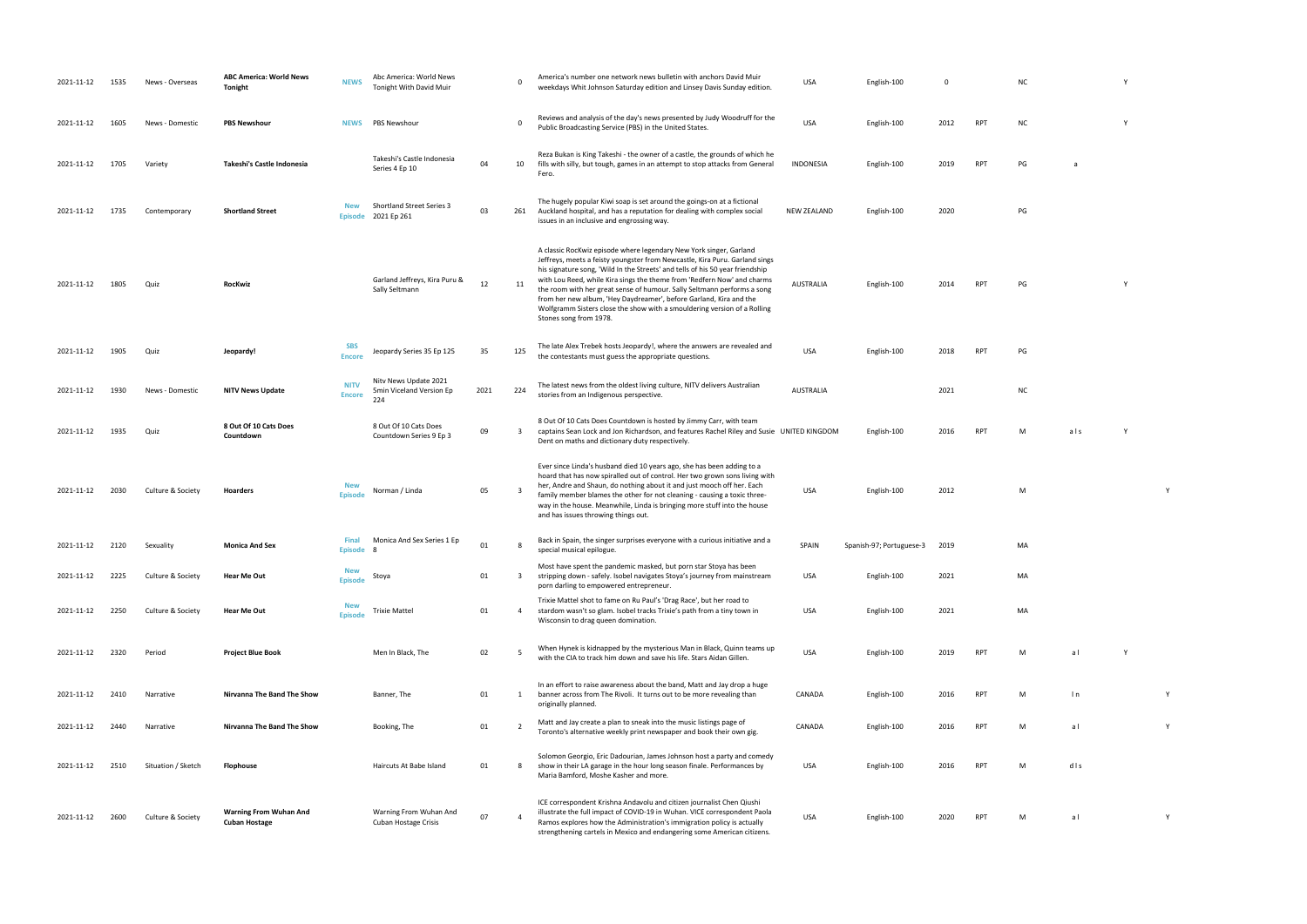| 2021-11-12 | 2635 | News - Overseas | <b>NHK World English News</b>      | Nhk World English News         | 0        | News and information on Japan's politics, business, culture, entertainment<br>and more, in English.          | <b>JAPAN</b>     | English-100    | 0              | <b>NC</b> |
|------------|------|-----------------|------------------------------------|--------------------------------|----------|--------------------------------------------------------------------------------------------------------------|------------------|----------------|----------------|-----------|
| 2021-11-12 | 2700 | News - Overseas | <b>Thai News</b>                   | Thai News                      | $\Omega$ | News via satellite from Thai Public Broadcasting Service, in Thai, no<br>subtitles.                          | THAILAND         | Thai-100       | $\mathbf 0$    | <b>NC</b> |
| 2021-11-12 | 2730 | News - Overseas | <b>Bangla News</b>                 | <b>Bangla News</b>             | 0        | News via satellite from Channel i Bangladesh, in Bangla, no subtitles.                                       | BANGLADESH       | Bengali-100    | $\mathbf 0$    | <b>NC</b> |
| 2021-11-12 | 2800 | News - Overseas | Punjabi News                       | Punjabi News                   | 0        | News via satellite from India, in Punjabi, no subtitles.                                                     | <b>INDIA</b>     | Punjabi-100    | $\mathbf 0$    | <b>NC</b> |
| 2021-11-12 | 2830 | News - Overseas | <b>Sri Lankan Sinhalese News</b>   | Sri Lankan Sinhalese News      | 0        | News from Sri Lanka Rupavahini Corporation Colombo Sri Lanka, in<br>Sinhalese, no subtitles.                 | <b>SRI LANKA</b> | Sinhalese-100  | $\mathbf 0$    | <b>NC</b> |
| 2021-11-13 | 0500 | News - Overseas | <b>Korean News</b>                 | Korean News                    | $\Omega$ | News via satellite from YTN Korea, in Korean, no subtitles.                                                  | SOUTH KOREA      | Korean-100     | 2013           | N0        |
| 2021-11-13 | 0530 | News - Overseas | <b>Indonesian News</b>             | <b>Indonesian News</b>         | 0        | News via satellite from TVRI Jakarta, in Indonesian, no subtitles.                                           | <b>INDONESIA</b> | Indonesian-100 | 2013           | <b>NC</b> |
| 2021-11-13 | 0610 | News - Overseas | <b>Hong Kong News</b>              | Hong Kong News                 | 0        | News via satellite from TVB Hong Kong, in Cantonese, no subtitles.                                           | <b>HONG KONG</b> | Cantonese-100  | 2013           | <b>NC</b> |
| 2021-11-13 | 0630 | News - Overseas | <b>Deutsche Welle English News</b> | Deutsche Welle English<br>News | $\Omega$ | News and analysis of the top international and European news and current<br>affairs from Berlin, in English. | <b>GERMANY</b>   | English-100    | $\overline{0}$ | <b>NC</b> |
| 2021-11-13 | 0700 | News - Overseas | <b>Russian News</b>                | <b>Russian News</b>            | 0        | News via satellite from NTV Moscow, in Russian, no subtitles.                                                | <b>RUSSIA</b>    | Russian-100    | 2013           | <b>NC</b> |
| 2021-11-13 | 0730 | News - Overseas | <b>Polish News</b>                 | Polish News                    | 0        | Wydarzenia from Polsat in Warsaw via satellite, in Polish, no subtitles.                                     | POLAND           | Polish-100     | 2013           | <b>NC</b> |
| 2021-11-13 | 0800 | News - Overseas | <b>Romanian News</b>               | <b>Romanian News</b>           | 0        | News via satellite from TVRi Bucharest Romania, in Romanian, no subtitles.                                   | ROMANIA          | Romanian-100   | $\mathbf 0$    | <b>NC</b> |
| 2021-11-13 | 0830 | News - Overseas | <b>Macedonian News</b>             | <b>Macedonian News</b>         | $\Omega$ | News via satellite from public broadcaster MRT in Skopje, in Macedonian,<br>no subtitles.                    | MACEDONIA        | Macedonian-100 | 2013           | <b>NC</b> |
| 2021-11-13 | 0900 | News - Overseas | <b>Croatian News</b>               | <b>Croatian News</b>           | $\Omega$ | News via satellite from HRT Croatia, in Croatian, no subtitles.                                              | CROATIA          | Croatian-100   | 2013           | <b>NC</b> |

| NC |  |  |  |
|----|--|--|--|
| NC |  |  |  |
| NC |  |  |  |
| NC |  |  |  |
| NC |  |  |  |
| NC |  |  |  |
| NC |  |  |  |
| NC |  |  |  |
| NC |  |  |  |
| NC |  |  |  |
| NC |  |  |  |
| NC |  |  |  |
| NC |  |  |  |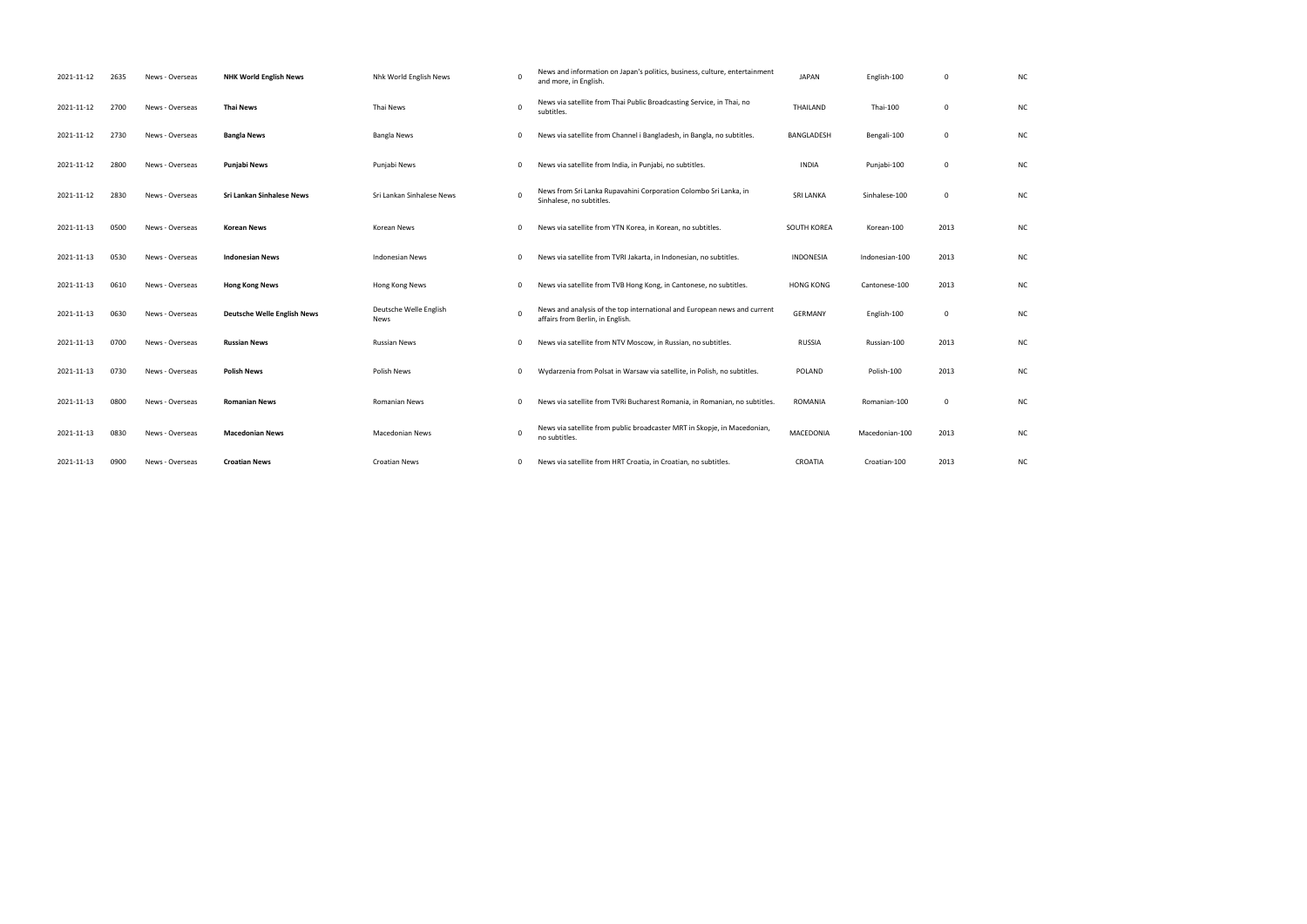| 2021-11-13 | 0930 | News - Overseas        | <b>Serbian News</b>                       |                             | Serbian News                                                           |      | $\Omega$     | News via satellite from Serbian Broadcasting Corporation, in Serbian, no<br>subtitles.                                                                                                                                                                                                                                                                                                                                                                                                                                                                                   | SERBIA           | Serbian-100   | 2013        |            | N0        |
|------------|------|------------------------|-------------------------------------------|-----------------------------|------------------------------------------------------------------------|------|--------------|--------------------------------------------------------------------------------------------------------------------------------------------------------------------------------------------------------------------------------------------------------------------------------------------------------------------------------------------------------------------------------------------------------------------------------------------------------------------------------------------------------------------------------------------------------------------------|------------------|---------------|-------------|------------|-----------|
| 2021-11-13 | 1000 | News - Overseas        | <b>Dutch News</b>                         |                             | Dutch News                                                             |      | $\mathbf{0}$ | News via satellite from BVN, in Dutch, no subtitles.                                                                                                                                                                                                                                                                                                                                                                                                                                                                                                                     | NETHERLANDS      | Dutch-100     | 2013        |            | <b>NC</b> |
| 2021-11-13 | 1030 | News - Overseas        | <b>Hungarian News</b>                     |                             | <b>Hungarian News</b>                                                  |      | 0            | News via satellite from Duna TV (DTV) Budapest, in Hungarian, no subtitles.                                                                                                                                                                                                                                                                                                                                                                                                                                                                                              | <b>HUNGARY</b>   | Hungarian-100 | 2013        |            | <b>NC</b> |
| 2021-11-13 | 1100 | News - Overseas        | <b>NHK Japanese News</b>                  |                             | Nhk Japanese News                                                      |      | $\mathbf{0}$ | News via satellite from NHK Tokyo in Japanese, no subtitles.                                                                                                                                                                                                                                                                                                                                                                                                                                                                                                             | <b>JAPAN</b>     | Japanese-100  | 2013        |            | N0        |
| 2021-11-13 | 1135 | News - Overseas        | <b>Hindi News</b>                         |                             | Hindi News                                                             |      | 0            | News via satellite from NDTV India, in Hindi, no subtitles.                                                                                                                                                                                                                                                                                                                                                                                                                                                                                                              | <b>INDIA</b>     | Hindi-100     | 2013        |            | <b>NC</b> |
| 2021-11-13 | 1200 | Culture & Society      | <b>British Columbia Is Burning</b>        |                             | Bc Is Burning                                                          | 00   | 14           | The wettest place in North America is on fire - VICE investigates the causes<br>and effects of 2015 wildfire season in BC, Canada.                                                                                                                                                                                                                                                                                                                                                                                                                                       | CANADA           | English-100   | 2016        | <b>RPT</b> | PG        |
| 2021-11-13 | 1230 | Basketball             | <b>Basketball: SBS Courtside</b>          | <b>SPORTS</b>               | Basketball: Courtside 2021,<br>Ep <sub>7</sub>                         | 2021 |              | Adrian Arciuli presents SBS Courtside. The program features key highlights<br>from the season and previews the upcoming games live on VICELAND.                                                                                                                                                                                                                                                                                                                                                                                                                          |                  |               | 2021        | <b>RPT</b> | NC        |
| 2021-11-13 | 1300 | Basketball             | NBA 2021-2022: Hawks V<br><b>Nuggets</b>  | <b>LIVE</b>                 | Basketball: Nba 2021-2022,<br>Atlanta Hawks V Denver<br><b>Nuggets</b> | 2021 |              | Live coverage of the 2021-2022 National Basketball Association. Atlanta<br>Hawks take on Denver Nuggets at Ball Arena. Tip-off at 1.05pm AEDT.                                                                                                                                                                                                                                                                                                                                                                                                                           | <b>USA</b>       |               | 2021        | LIVE       | <b>NC</b> |
| 2021-11-13 | 1530 | Culture & Society      | <b>Rise Up</b>                            |                             | Fall Of The Berlin Wall, The                                           | 01   | 3            | The tearing down of the Berlin Wall by German citizens did what two<br>superpowers couldn't - end the Cold War.                                                                                                                                                                                                                                                                                                                                                                                                                                                          | <b>USA</b>       | English-100   | 2020        | <b>RPT</b> | PG        |
| 2021-11-13 | 1620 | News - Overseas        | <b>ABC America: World News</b><br>Tonight | <b>NEWS</b>                 | Abc America: World News<br>Tonight With David Muir                     |      | $\mathbf 0$  | America's number one network news bulletin with anchors David Muir<br>weekdays Whit Johnson Saturday edition and Linsey Davis Sunday edition.                                                                                                                                                                                                                                                                                                                                                                                                                            | <b>USA</b>       | English-100   | $\mathbf 0$ |            | NC        |
| 2021-11-13 | 1645 | News - Domestic        | <b>PBS Newshour</b>                       | <b>NEWS</b>                 | PBS Newshour                                                           |      | $\Omega$     | Reviews and analysis of the day's news presented by Judy Woodruff for the<br>Public Broadcasting Service (PBS) in the United States.                                                                                                                                                                                                                                                                                                                                                                                                                                     | <b>USA</b>       | English-100   | 2012        | <b>RPT</b> | N         |
| 2021-11-13 | 1745 | Culture & Society      | <b>Megafactories: Super Chopper</b>       |                             | Super Chopper                                                          | 01   | 15           | The hand built AW139 is a state-of-the-art medium class helicopter made<br>near Milan, Italy at the Agusta Westland Factory. Today the plant is<br>thriving but 20 years ago it was struggling to survive. The Berlin Wall had<br>fallen and military orders that had kept the company afloat had dried up.<br>The decision was made to create a new generation of helicopter for the<br>21st century: more powerful, faster and more technologically advanced<br>than any before it. Meet the craftsmen who make this €12 million euro<br>machine a marvel of aviation. | <b>USA</b>       | English-100   | 2013        | <b>RPT</b> | G         |
| 2021-11-13 | 1840 | Culture & Society      | The Bee Whisperer                         | <b>New</b><br>Episode       | Honey Honey                                                            | 01   | 7            | Living the dream in the Land of Milk and Honey, Charlie gets sticky. After a<br>chance to reconnect with his mentor AI who has been locked away during<br>the pandemic, Charlie takes on a doubleheader of hives in rural Texas.                                                                                                                                                                                                                                                                                                                                         | <b>USA</b>       | English-100   | 2020        |            | PG        |
| 2021-11-13 | 1940 | Narrative              | <b>Brooklyn Nine-Nine</b>                 |                             | Sicko                                                                  | 06   | 17           | Jake and Charles investigate a dangerous serial killer. Holt continues to<br>spar with his rival, Commissioner Kelly. Meanwhile, Terry finds out about<br>whether or not he has passed the lieutenant's exam.                                                                                                                                                                                                                                                                                                                                                            | USA              | English-100   | 2018        | <b>RPT</b> | M         |
| 2021-11-13 | 2005 | Narrative              | <b>Brooklyn Nine-Nine</b>                 |                             | Suicide Squad                                                          | 06   | 18           | Desperate circumstances call for desperate measures as Jake, Holt, Amy,<br>Terry, Rosa, and Charles must ally themselves with old enemies.                                                                                                                                                                                                                                                                                                                                                                                                                               | <b>USA</b>       | English-100   | 2018        | <b>RPT</b> | M         |
| 2021-11-13 | 2030 | Culture & Society      | <b>Sydney's Super Tunnel</b>              |                             | <b>Fast Tracked</b>                                                    | 01   |              | We follow architect Ross de la Motte, seeing that his vision for the stations<br>has finally come to light. He has gone to great lengths to design stations<br>that benefit from natural light and airflow, minimising the need for<br>additional power. Has he been successful?                                                                                                                                                                                                                                                                                         | <b>AUSTRALIA</b> | English-100   | 2019        | RPT        | G         |
| 2021-11-13 | 2130 | Thriller               | The X-Files                               |                             | Closure                                                                | 07   | 11           | With the help of a police psychic, Mulder searches for his missing sister.                                                                                                                                                                                                                                                                                                                                                                                                                                                                                               | USA              | English-100   | 1999        | RPT        | М         |
| 2021-11-13 | 2220 | Thriller               | The X-Files                               |                             | X-Cops                                                                 | 07   | 12           | A camera crew from the television series COPS follows the agents as they<br>attempt to catch a mysterious creature terrorising Los Angeles.                                                                                                                                                                                                                                                                                                                                                                                                                              | USA              | English-100   | 1999        | RPT        | М         |
| 2021-11-13 | 2310 | Thriller               | The X-Files                               |                             | First Person Shooter                                                   | 07   | 13           | The agents find themselves trapped inside a computer game dominated by<br>an extremely sexy - and deadly - virtual character.                                                                                                                                                                                                                                                                                                                                                                                                                                            | <b>USA</b>       | English-100   | 1999        | RPT        | M         |
| 2021-11-13 | 2400 | <b>Current Affairs</b> | Dateline                                  | <b>SBS</b><br><b>Encore</b> | China's LGBT+ Families                                                 | 2021 | 31           | Dateline meets same sex couples from China who are navigating the<br>complicated world or surrogacy and social acceptance.                                                                                                                                                                                                                                                                                                                                                                                                                                               | AUSTRALIA        | English-100   | 2021        | RPT        | <b>NC</b> |

- 
- 
- 
- 
- 
- and effects of 2015 wildfire season in BC, Canada. CANADA English-100 <sup>2016</sup> RPT PG <sup>Y</sup>
	-
	-
- $S$  end the Cold Marshall Cold War. USA English-100 2020 RPT PG a  $\alpha$  Y
- weekdays Whit Johnson Saturday edition and Linsey Davis Sunday edition. USA English-100 <sup>0</sup> NC <sup>Y</sup>
- PUBLIC BROADCASTING STATES. USA ENGLISH-100 2012 RPT NC Y
	-
- RPT G Y
- PG Y Y Y
- RPT M a Y
- Terry, Rosa, and Charles must ally themselves with old enemies. USA English-100 <sup>2018</sup> RPT <sup>M</sup> a Y
- AUSTRALIA English-100 2019 RPT G Y
- 2021-11-13 2130 Thriller **The X-Files** Closure 07 11 With the help of a police psychic, Mulder searches for his missing sister. USA English-100 1999 RPT M h v Y
- attempt to catch a mysterious creature terrorising Los Angeles. USA English-100 <sup>1999</sup> RPT <sup>M</sup> h v Y and the sextence of the virtual character. USA English-100 Virtual character. USA English-100 Virtual character<br>The character of the virtual character. USA English-100 virtual character. USA English-100 virtual character.
- complicated world or surrogacy and social acceptance. AUSTRALIA English-100 <sup>2021</sup> RPT NC <sup>Y</sup>
- 
- 
- 
- 
- 
- 
- 
- 
- 
- 
-